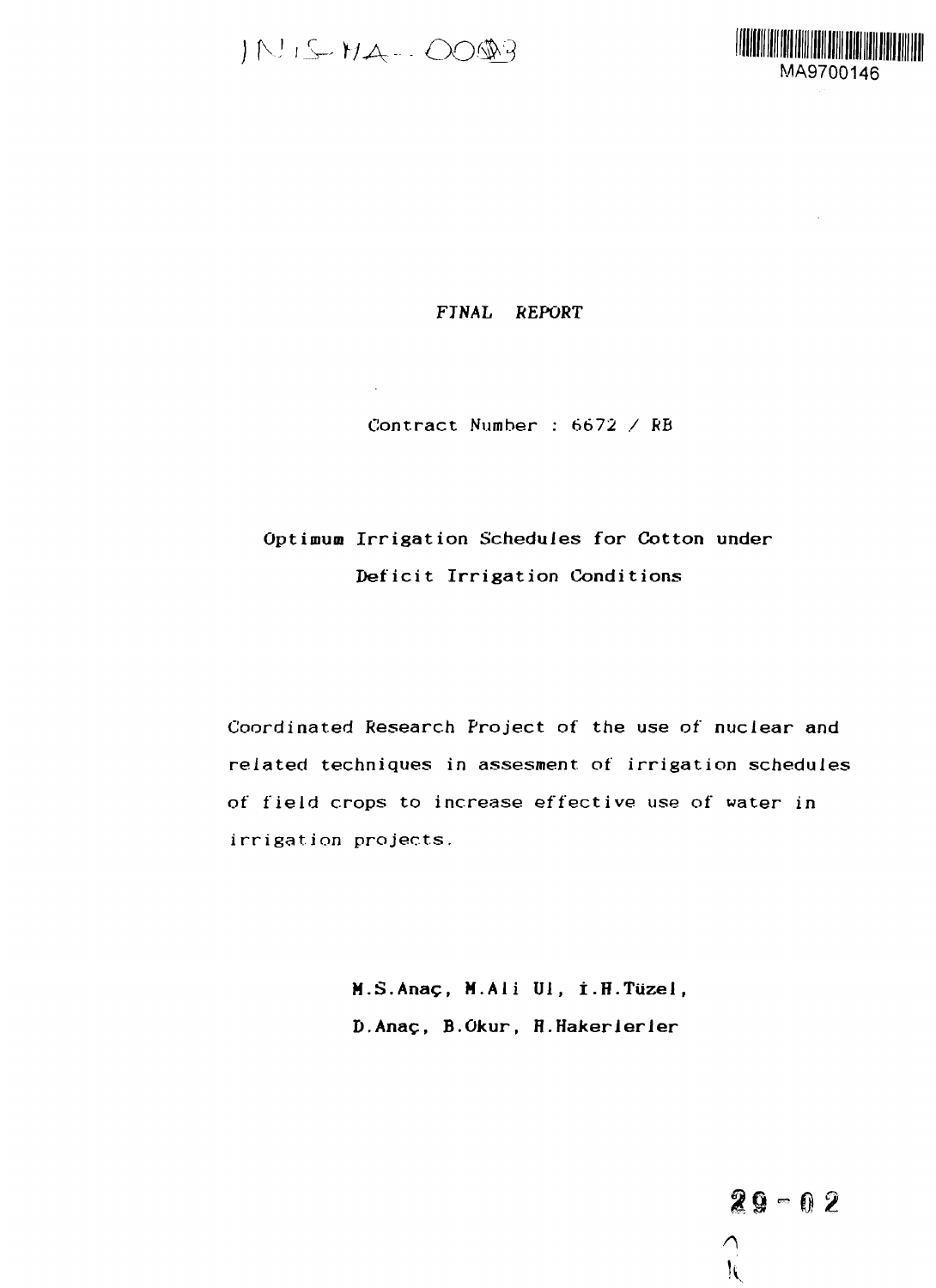#### **SUMMARY**

**The study aimed at determining the followings; water consumptions, irrigation water requirements of new cotton variety N84; specific growth stages of cotton which are less sensitive to stress so that the irrigation could be avoided without significant yield decrease; and interactions between deficit irrigation and nitrogen fertilizer use.**

**The experiment was set up with 6 irrigation and three nitrogen fertilizer ( 0. 60 . 120 kg.ha"<sup>1</sup> ) treatments. The irrigation treatments employed single stress at vegetative, flowering and boll formation stages, in addition to full irrigation, continuous stress and the traditional practice. In stress conditions available soil water depleted to 75 - 80 X, whereas in normal irrigation the depletion was 40 X in 0.90 m. of root zone.**

**In full irrigation treatment 8 irrigations were applied, whereas 3 or 4 irrigations were needed in continuous stress conditions. The number of irrigations were 6 or 7 for other stress treatments.**

**Irrigation water applications varied from 424 to 751 mm. Seasonal ET were ranged between 659 and 899 mm. The highest monthly ET was in August for all of the treatments. Daily ET were found to vary from 2.2 to 12.1 mm.day"<sup>1</sup>.**

**The seed cotton yields, ky values and yield - N indices have indicated that the vegetative stage was more sensitive to water stress. The stress at boll formation stage had slight effects on these parameters. Under limited water resource conditions, vegetative growth period of cotton should be given preference for irrigation. followed by flowering period. Omitting irrigation in boll formation period would result in 4.3 to 9.1 X water savings.**

**Yield changes with respect to N rates showed that high N doses are accompained by high yields. Nitrogen recoveries either from fertilizers or soil revealed high uptakes in full irrigation conditions. Nitrogen use efficiencies were also** Average of three years put forth **that 19 X of N in stress conditions and 29 X in full irrigation were efficient. The distribution of N uptake in different plant parts showed that seeds are the first superiority order.**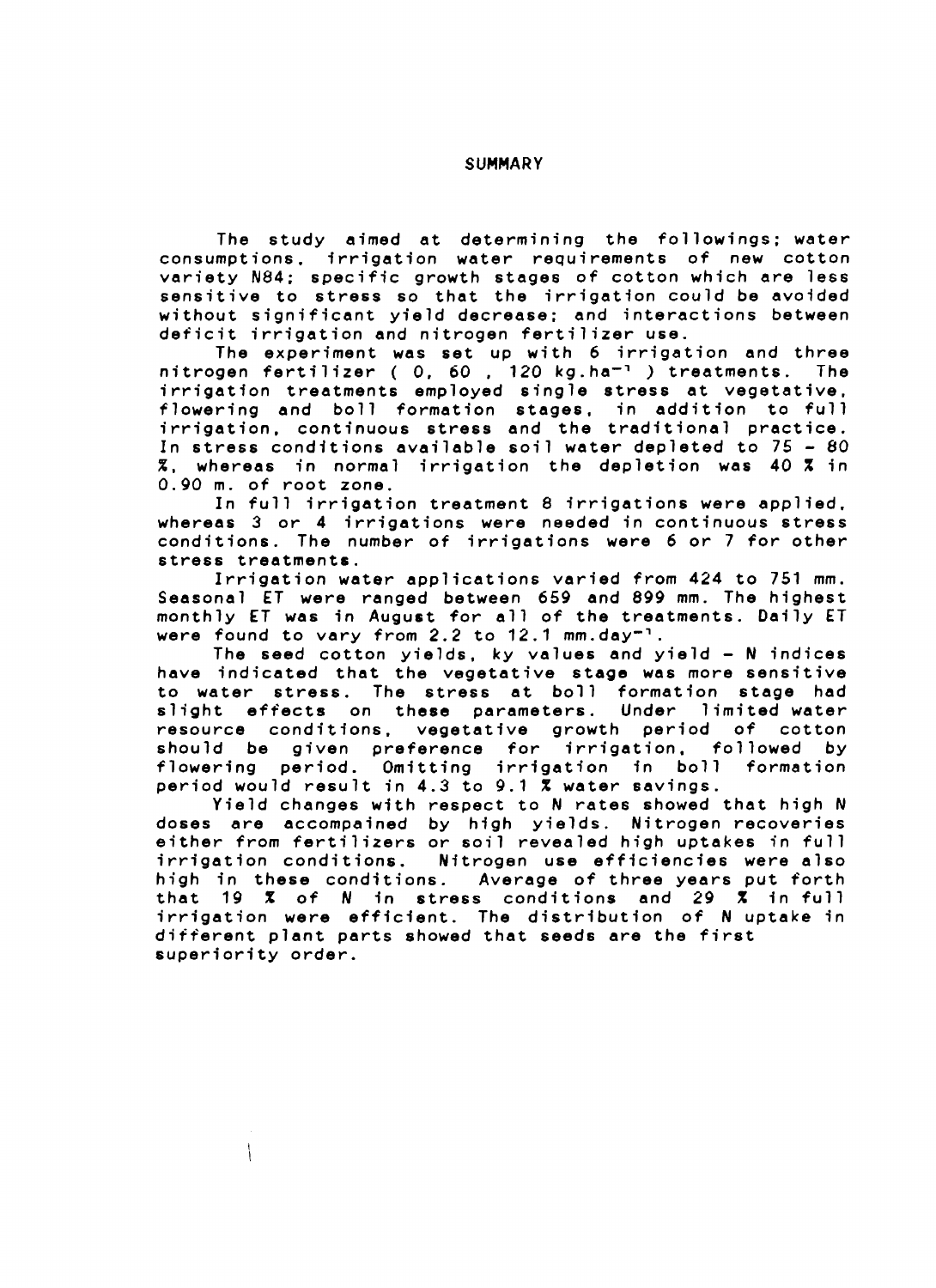## **1. INTRODUCTION**

**Irrigation should be practiced in the majority of Turkey since rainfall is insufficient to meet the plant water requirements for optimum crop growth and yield. Investments for irrigation projects are of top priority like other arid and semi-arid regions of the world. The total irrigated area is app. 4 x 10\* ha. A new irrigation project, aimed at irrigating 1.8 x 10\* ha. of agricultural land in Southeast Anatolia is under construction.**

**Although the promising improvements have been achieved, major problems confront the future of irrigation development in Turkey. Chief among these are; rapidly decreasing surface and ground-water resources due to drought climatological conditions occured particularly in the western regions, escalating cost of pumping and intensified competition for water from expanding urban areas and industry.**

**The impact of progressive drought on the water resources of irrigation schemes in Western part of Turkey has of vital importance for the last 5 years. For example, in the Lower Gediz Irrigation Project which covers an area of 107725 ha., the reservoir storages were decreased up to 16 % - 35 % of those available in normal years since 1988. Water shortages limited irrigation deliveries to a great extend and usually water distribution was performed for 3 or 4 weeks at the peak demand period of the major crops.**

**Limited availability of irrigation water requires fundamental changes in irrigation management or urges the application of water saving methods. Generally applicable procedure is to assess the benefits of changing irrigation water management based on deficit-partial irrigation which is the practice of deliberately underirrigating crops. In order to implement deficit irrigation successfully, specific growth stages of the major crops at which they can withstand water stress with no significant effect on plant growth and yield need to be well identified. Thus, it will be possible to develop optimum schedules for implementing deficit irrigation programmes.**

**In Aegean Region, cotton is one of the main crops with approximately 240.000 ha. of planted area.**

**The objectives of the study were to improve solutions to problems as the following;**

- **-Assessing the water consumptions. irrigation water requirements, irrigation intervals and thus developing irrigation schedules for new cotton variety of N84,**
- **-Developing reliable crop production function that relate water use to crop yield,**
- **-Relations between high nitrogen fertilization and improved water stress tolerance of plants. Nitrogen recoveries and use efficiencies under full irrigation and stress conditions.**

**-Identifying specific growth stages of cotton during**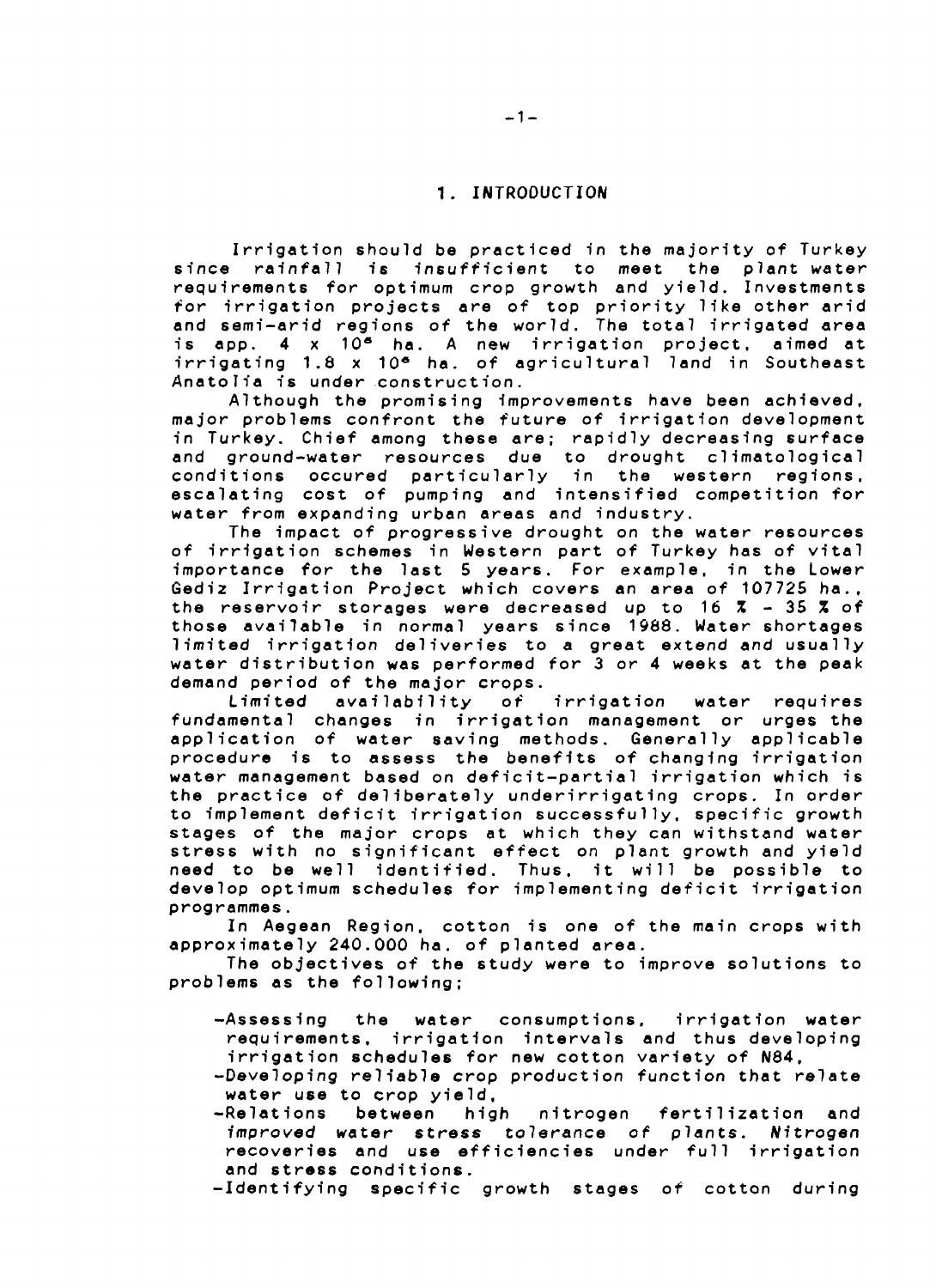**which it is less sensitive to water stress so that the irrigation can be omitted without significant yield decrease and thereby considerable saving can be achieved in total irrigation water application.**

#### **2. MATERIAL AND METHODS**

**The experiment was conducted in Bornova -Izmir ( 38° 24' N. 27° 10' E ). In the experiment a local new cotton variety N 84 was used.**

**The climate is of the Mediterranean type which is characterized by rainy and warm winters and dry and hot summers. Long term average annual precipitation is 524.8 mm. During the experiment years in 1992. 1993 and 1994 annual rainfall values were recorded as 293.5 mm, 554.1 mm and 484.6 mm, respectively. Precipitation is concentrated mostly between October and May. Mean annual temperature and relative humidity are 17.1 °C and 61 %, respectively. Annual class A pan evaporation is about 1569 mm. with daily maximum of 9.0 mm. in July.**

**The experiment soil on which the trial was conducted is alluvial. Some physical and chemical properties of the soil is given in table 1 and 2.**

| Soil depth<br>(cm) | Texture   | F.C.<br>(7) | P.W.P.<br>(7) | Bulk density<br>$(qr.cm^{-3})$ |  |
|--------------------|-----------|-------------|---------------|--------------------------------|--|
| $0 - 30$           | clay loam | 28.90       | 12.13         | 1.40                           |  |
| $30 - 60$          | clay loam | 25.00       | 13.68         | 1.62                           |  |
| $60 - 90$          | clay loam | 23.88       | 13.03         | 1.69                           |  |
| $90 - 120$         | clay loam | 20.79       | 11.68         | 1.70                           |  |

## **TABLE 1. PHYSICAL PROPERTIES OF THE EXPERIMENTAL SOILS.**

**TABLE 2. CHEMICAL PROPERTIES OF THE EXPERIMENTAL SOILS.**

| Soil depth            | юH          | T.S.S          | CaCO <sub>3</sub> | 0.M          | C.E.C.            |
|-----------------------|-------------|----------------|-------------------|--------------|-------------------|
| $\mathsf{(cm)}$       |             | ( Z )          | ( Z )             | (X)          | me.100 $^{-1}$ gr |
| $0 - 20$<br>$20 - 40$ | 7.05<br>715 | 0.085<br>0.059 | 10.85<br>13.85    | 1.90<br>2.00 | 32.08<br>28.25    |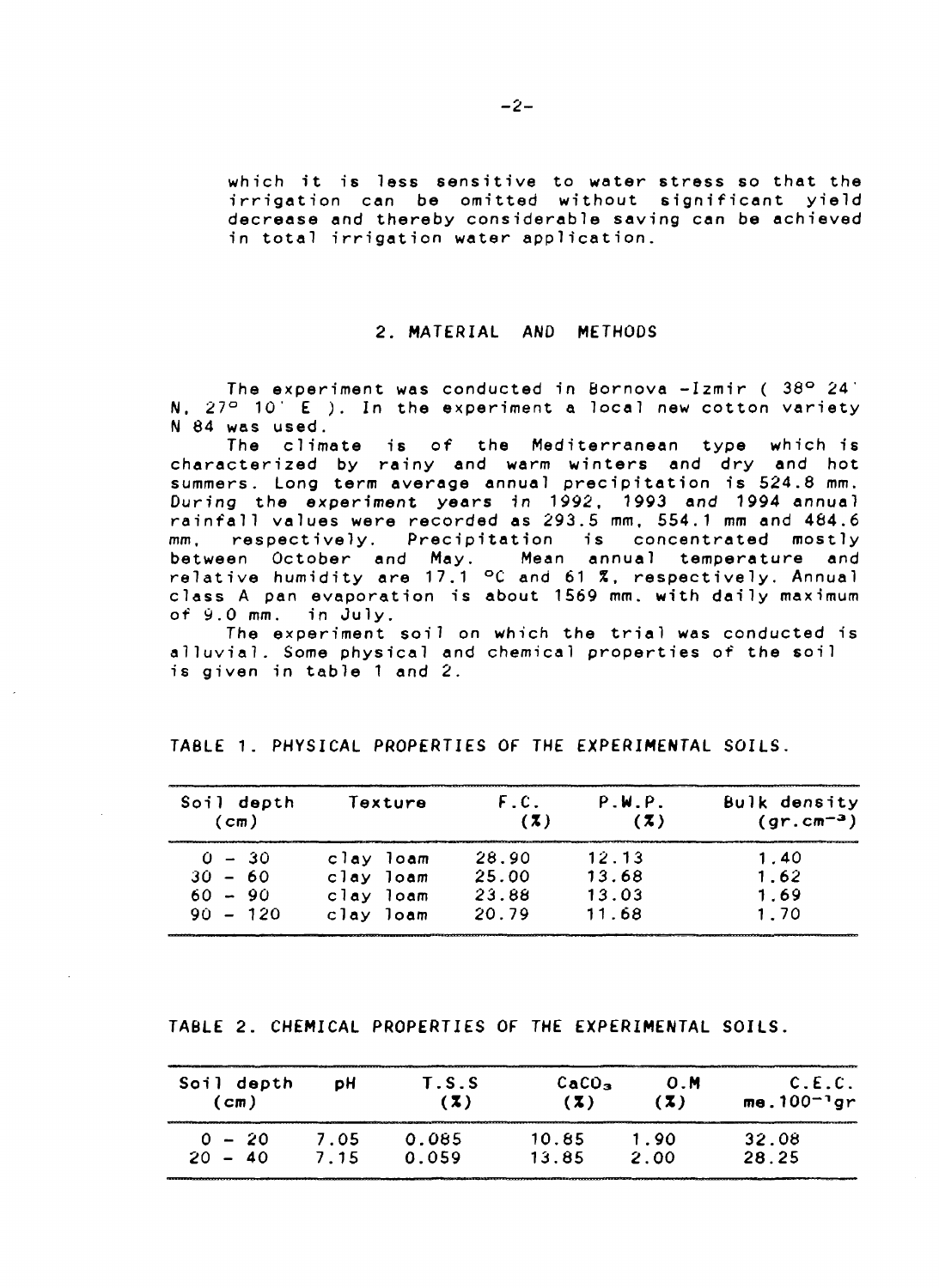Soil was found clay loam in texture. Water content at field capacity varied from 20.79 to 28.90 X, whereas that at permanent wilting point varied from 11.68 to 13.68 % on dry weight basis. Soil bulk density values were found between 1.40 - 1.70 gr.cm<sup>-3</sup>. Available water holding capacity for 0.90 m. soil depth was 180.5 mm.

The soil was neutral in reaction and low inorganic matter. CaCO<sub>3</sub> and cation exchange capacities changed between  $10.85 - 13.85$  % and  $28.25 - 32.08$  me. $100^{-1}$ gr. respectively. Total soluble salts changed between  $0.059 - 0.085$  %. The available phosphorus and total nitrogen in soil were 0.25 ppm and 0.13 %, respectively.

Seeding was done on  $13^{th}$  of May in 1992 and  $18^{th}$  of in 1993 and 1994. A row spacing of 0.70 m. and within  $-$ May in 1993 and 1994. A row spacing of 0.70 m. and within row spacing of 0.25 m.<del>–</del> population density of 57000 plants per hectare - were used.

The experiment was set up in split plot design with six irrigation treatments as main plots and three nitrogen fertilizer rates ( 0 - 60 - 120 kg.ha"<sup>1</sup> ) as subplots, with four replications.

Since vegetative growth is continued during flowering and boll formation, and flowering is continued during boll formation, the distinction of cotton growth stages is difficult. Therefore, the growth stages were divided into three phases following Doorenbos and Kassam [1]:

- 1. Vegetative stage from 25 days after emergence until 5 % of flowering opening,
- 2. Flowering stage from 5 % until 70 80 % flowering opening,
- 3. Boll formation stage from 70 80 X flower opening until opening fist bolls ( Table 3 ).

|     |            | Treat. Vegetative Flowering Boll forma. Description |
|-----|------------|-----------------------------------------------------|
|     | controls   |                                                     |
|     |            | Full irrigation                                     |
| ΤR  |            | Trad. practice                                      |
| 000 |            | Continu. stress                                     |
|     | One stress |                                                     |
| 011 |            | Stress at vege.                                     |
| 101 |            | Flowering                                           |
| 110 |            | Boll formation                                      |

# **TABLE 3. IRRIGATION TREATMENTS.**

(1) Normal watering; (0) Water stress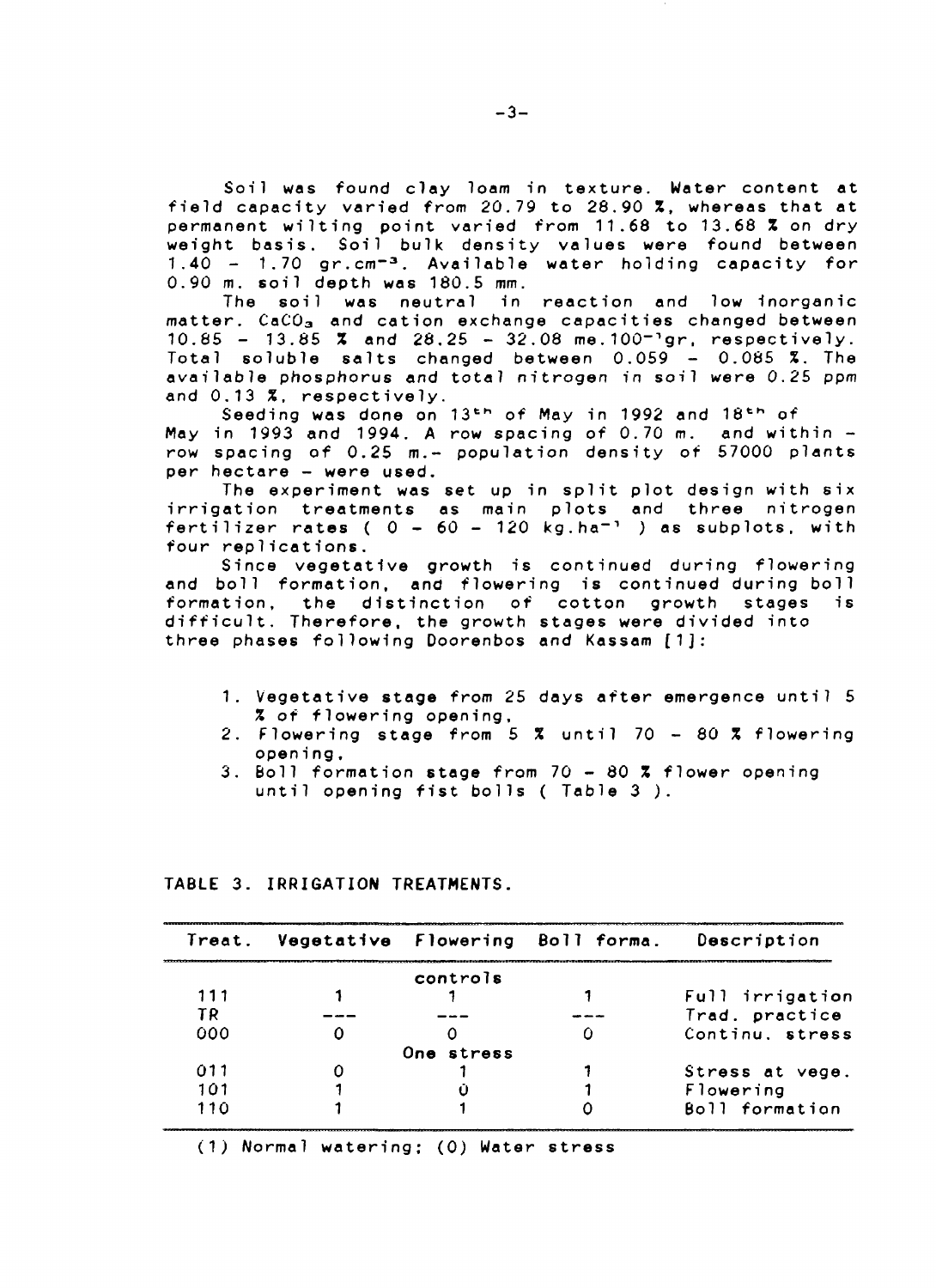**In full irrigation the soil water content was allowed to deplete to 60 % of available water content of the plant root zone ( 0.90 m. ) . whereas in the stress conditions it was depleted to 20 - 25 % during the spesific growth stage.**

**The traditional irrigation, generally adopted by the farmers in the region is to apply irrigation 4 or 5 times with 15 - 25 days interval particularly during the flowering period.**

**As for the nitrogen fertilizer rates. 120 kg.ha""<sup>1</sup> -high input- and 60 kg.ha~<sup>n</sup> -low input-were applied. For reliable statistical analysis, control plots which didn't receive nitrogen fertilizer were considered as well. In order to determine fertilizer N recovery and fertilizer use efficiency, n S N labelled fertilizers were applied to microplot6 in full irrigation (111) and continuous stress (000) treatments and in the high input i.e. 120 kg per ha applications. Morever, the other fertilizers were dressed for each plot at constant amounts as 80 kg.ha""<sup>1</sup> P <sup>2</sup> 0 <sup>s</sup> and 100 kg.ha-<sup>1</sup> KaO.**

At planting the plot sizes were  $4.2$  m.x  $6.0$  m.  $\leq 25.2$  m<sup>2</sup>, **whereas the basic plot sizes harvested were 2.8 m.x 4.0 m. - 11.2 m <sup>a</sup> . The soil water was at field capacity on all plots at sowing. Irrigation water was applied to furrows by perforated pipes.**

**Soil moisture status down to a depth of 1.50 m. was frequently monitored for each treatment with gravimetric (0-0.20 m. ) and neutron probe (0.20-1.50 m.) . Neutron probe w as calibrated in situ. Within one replication, each of the irrigation treatments was equipped with two access tubes for determining soil water content in 0.15 m. increments. Around one of the access tubes, tensiometers were installed at each of the depths 45, 60, 80 and 110 cm. for determining soil water potential. Measurements of soil water content and water potential were taken frequently throughout the growing season, in order to calculate crop actual seasonal evapotranspirat ion using water balance equation as:**

$$
ET = I + P + C - D \pm \Delta S
$$

**where**

**ET I P C D AS i s the evapotranspiration (mm), i s the i rrigation (mm). i s the precipitation (mm), i s the capillary (upward) rise (mm), i s the downward drainage (percolation) (mm), i s the change in soil water storage (mm).**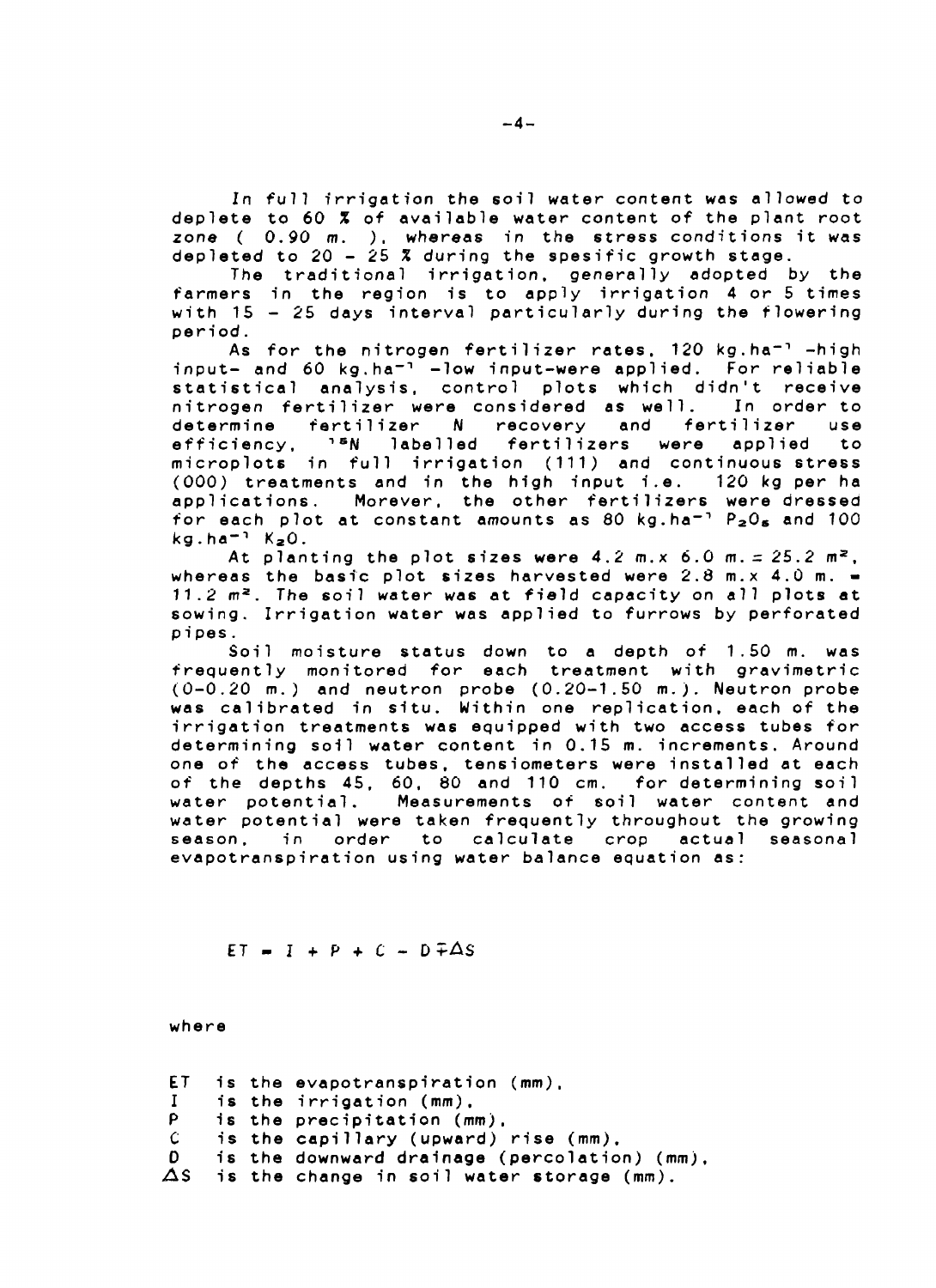**The amount of irrigation water to be applied for each irrigation was determined as the amount necessary to replenish a 0 to 0.90 m. soil profile to field capacity.**

**Cotton yields were harvested by hand in two pickings ( October and November ) after removing border effects. At harvest seed cotton yields were determined.**

**Water use efficiencies were calculated based on total depth of irrigation water (WUE^) and seasonal evapotranspirat ion (WUE<sup>O</sup> ).**

**In order to evaluate the sensitivity to water stress, yield response factor ky was calculated for each irrigation treatment, ky is defined as ratio of relative yield decrease to relative evapotranspirat ion deficit. This relation can be writen as;**

$$
\left(1 - \frac{\gamma a}{\gamma m}\right) = ky \times \left(1 - \frac{ETa}{ETm}\right)
$$

**where**

| Ya |  | is the actual yield $(kg.ha^{-1})$ .            |
|----|--|-------------------------------------------------|
| Ym |  | is the maximum yield $(kg.ha^{-1})$ .           |
|    |  | $E$ a is the actual evapotranspiration $(mm)$ , |
|    |  | ETm is the maximum evapotranspiration (mm).     |

**Yield - hi index which is defined as the ratio of kg seed cotton production to kg of applied N was calculated, for all treatments. Total N and "• <sup>S</sup>N contents of the cotton parts ( leaf, stem, burs, seed, lint ) were measured and the same procedure was repeated for the soil samples taken from the labelled microplots. The data was used to determine the total N yield (uptake), fertilizer N yield, soil N yield and nitrogen use efficiency.**

# **3. RESULTS AND DISCUSSION**

#### **3.1. WATER REQUIREMENT AND CONSUMPTIVE USE**

**Rainfall during the growing seasons of experiment was extremely low, allowing the desirable stress to be applied. May through October the rainfall totaled in 1992. 1993 and 1994 growing seasons, 7.6 mm.. 2.5 mm. and 6.2 mm..**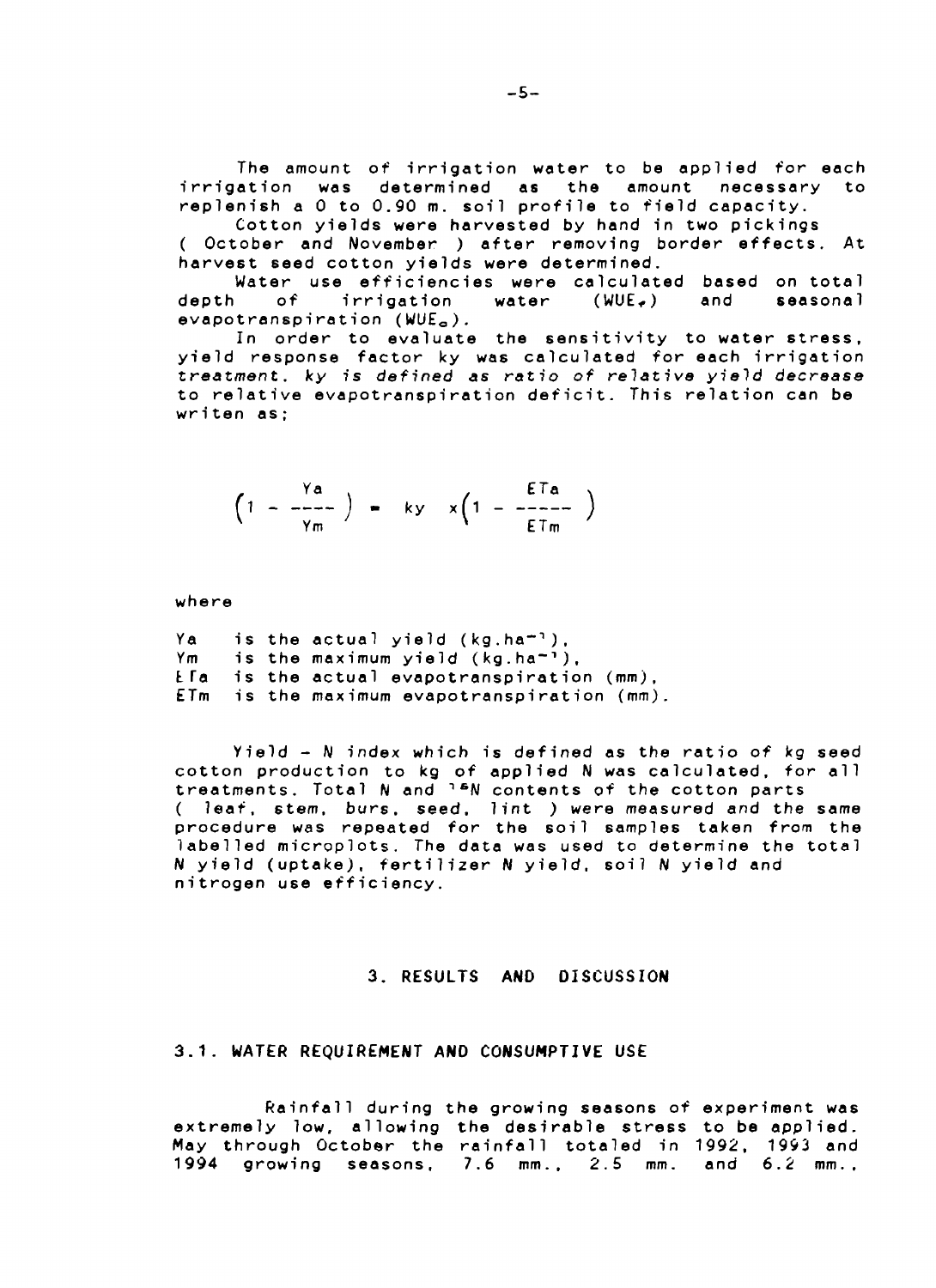**respectively. June, July and August were almost completely dry.**

**Number of irrigations, seasonal evapotranspiration and depth of irrigation water applied to different treatments are** given in Table 4.

**TABLE 4. IRRIGATION IRRIGATIONS. SEASONAL ET AND IRRIGATION WATER APPLIED. TREATMENT EFFECTS ON NUMBER OF**

| Year |     | Number                        | Treat. of $irr.$ $ET(mm)$ | Seasonal Irrigation Relative Relative<br>water (mm) | ET $(7)$ | irrigation<br>water $(X)$ |
|------|-----|-------------------------------|---------------------------|-----------------------------------------------------|----------|---------------------------|
|      |     |                               |                           |                                                     |          |                           |
|      | 111 | 8                             |                           | 576                                                 |          | 100.0                     |
|      | 110 | 7                             |                           | 552                                                 |          | 95.7                      |
| 1992 | 101 | 6                             |                           | 515                                                 |          | 89.3                      |
|      | 011 | 6                             |                           | 521                                                 |          | 90.3                      |
|      | 000 | 4                             |                           | 471                                                 |          | 81.7                      |
|      | Tr. | 4                             |                           | 462                                                 |          | 80.2                      |
|      |     |                               |                           |                                                     |          |                           |
|      | 111 | 8                             | 834                       | 647                                                 | 100.0    | 100.0                     |
|      | 110 | 7                             | 763                       | 588                                                 | 91.5     | 90.9                      |
| 1993 | 101 | 6                             | 701                       | 544                                                 | 84.1     | 84.1                      |
|      | 011 | 6                             | 734                       | 574                                                 | 88.0     | 88.7                      |
|      | 000 | 4                             | 659                       | 476                                                 | 79.0     | 73.6                      |
|      | Tr. | 5                             | 702                       | 553                                                 | 84.2     | 85.5                      |
|      |     |                               |                           |                                                     |          |                           |
|      | 111 | 8<br>$\overline{\mathcal{L}}$ | 899                       | 751                                                 | 100.0    | 100.0                     |
| 1994 | 110 |                               | 828                       | 703                                                 | 92.1     | 93.6                      |
|      | 101 | 6                             | 718                       | 564                                                 | 79.9     | 75.1                      |
|      | 011 | 6                             | 748                       | 640                                                 | 83.2     | 85.2                      |
|      | 000 | $\frac{3}{5}$                 | 680                       | 424                                                 | 75.6     | 56.5                      |
|      | Tr. |                               | 844                       | 626                                                 | 93.9     | 83.4                      |

**In full irrigation treatments 8 irrigations were applied, as for the continuous stress condition 3 or 4 irrigations were needed throughout the growing period.Total number of irrigations were 6 or 7 for other treatments. In traditional irrigation treatment 4 or 5 irrigations were applied as the normal application adopted by the farmers. Although, in the experimental years drought conditions were very severe and the available water distributed within the**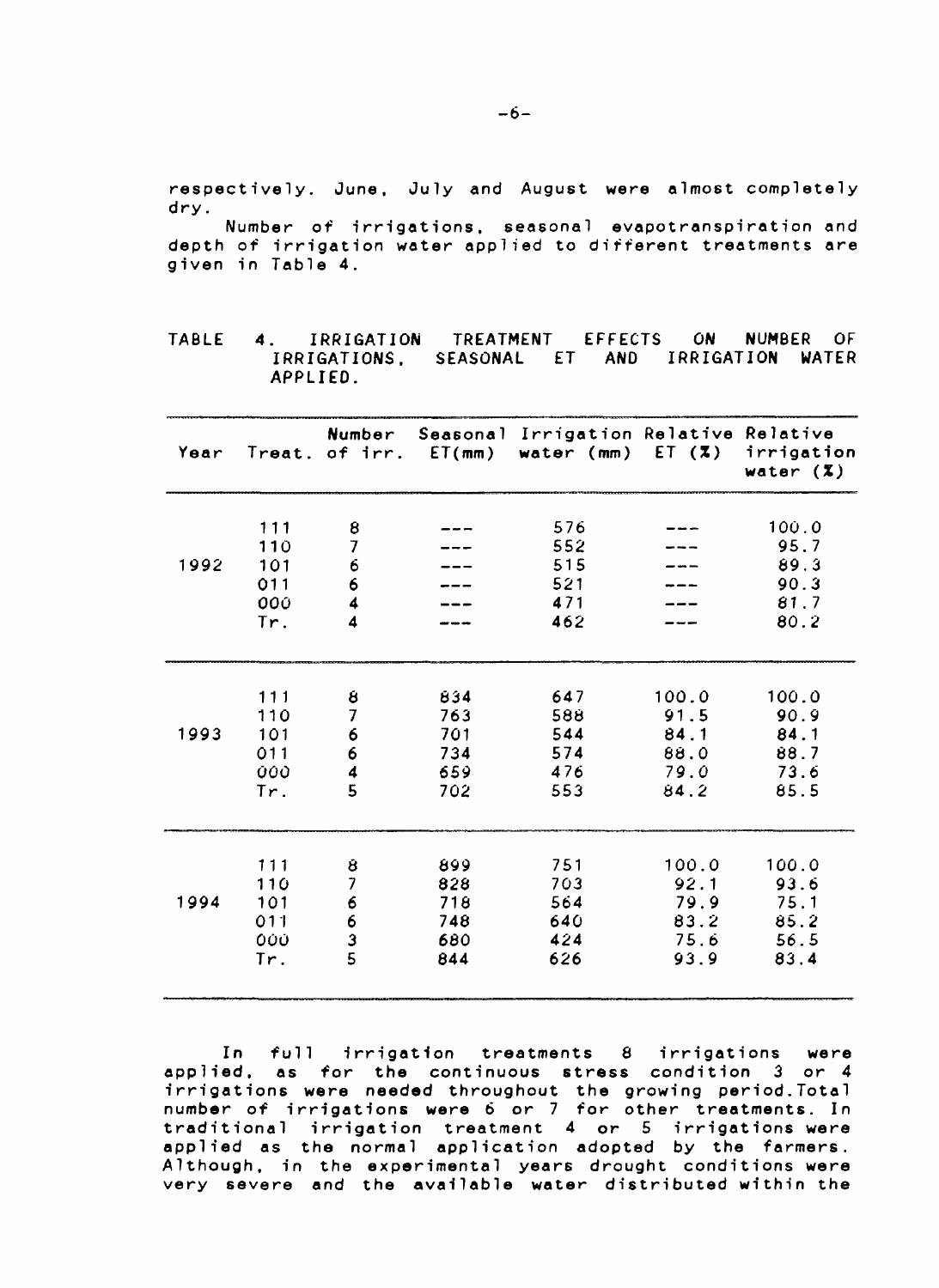**irrigation schemes of Aegean Region was sufficient to apply 2 times in July and August, i.e. peak water consumption period of cotton.**

**ET in the first year of the experiment, 1992, is not given because of problems in obtaining some water balance components. Seasonal ET increased with increased number and depth of irrigation water applied (Table 4) . The highest seasonal ET occured in the full irrigation treatment obviously due to adequate soil moisture during entire growth period. As was expected the lowest occured in continuous stress treatment. On the other hand, the values have been found close together in the treatments of 101 and 011.**

**Seasonal ET varied between 659 and 834 mm in 1993 and between 680 and 899 mm in '1994. Similar ET values have been reported by several researchers under the climatic conditions similar to those of the experiment [2,3].**

**The variations of cumulative and daily evapotranspirat ion with time are shown in Figs.1, 2 and 3. The cumulative and daily ET values were also influenced by stress treatments which changed the number and depth of irrigations. Daily ET values were found to vary from 2.2 to 11.4 mm.day""<sup>1</sup> and 2.4 to 12.1 mm.day-<sup>1</sup> in 1993 and 1994 respectively. The maximum ET rates were generally obtained in mid August, i.e. peak blooming stage of crop growth. The period of peak ET rate was almost the same in both of the experiment years.**

**The seasonal and daily ET in 1993 was lower than in 1994. Some climatic factors may have caused this,particularly that the temperature was higher in 1994. Average monthly temperatures were continuously higher during growth period, except June ( Fig.4 ). The temperature variations in July, August, September and October were 0.6. 1.2. 3.2 and 1.4 °C, respectively.**

**Irrigation water amounts, determined on the basis of soil water storage depletion within the 0.90 m. of plant root zone were found within the range of 462 - 576 mm. in 1992, 476 - 647 mm. in 1993 and 424 - 751 mm. in 1994. 18.3 %. 26.4 % and 43.5 % of irrigation water was saved in continuous stress conditions in 1992. 1993 and 1994, respectively. In the treatments where water stress was created at different growth stages the irrigation water savings were ranged between 4.3 % - 24.9 % ( Table 4 ).**

**The results of the soil water balance calculation have shown that, downward drainage below the crop root zone ( 0.90 m. ) and upward flow from this zone were particularly higher in stress created treatments. Following an irrigation initially downward flow occured and several days after irrigation the flow reversed to the upward direction for almost all of the treatments. However, the upward flow amounts of the water balance component were totaly higher than the amounts of percolation in all treatments. In continuous stress treatment the highest percolation and upward flow amounts were obtained, whereas these amounts were at minimum in full irrigation treatment. Contributions of**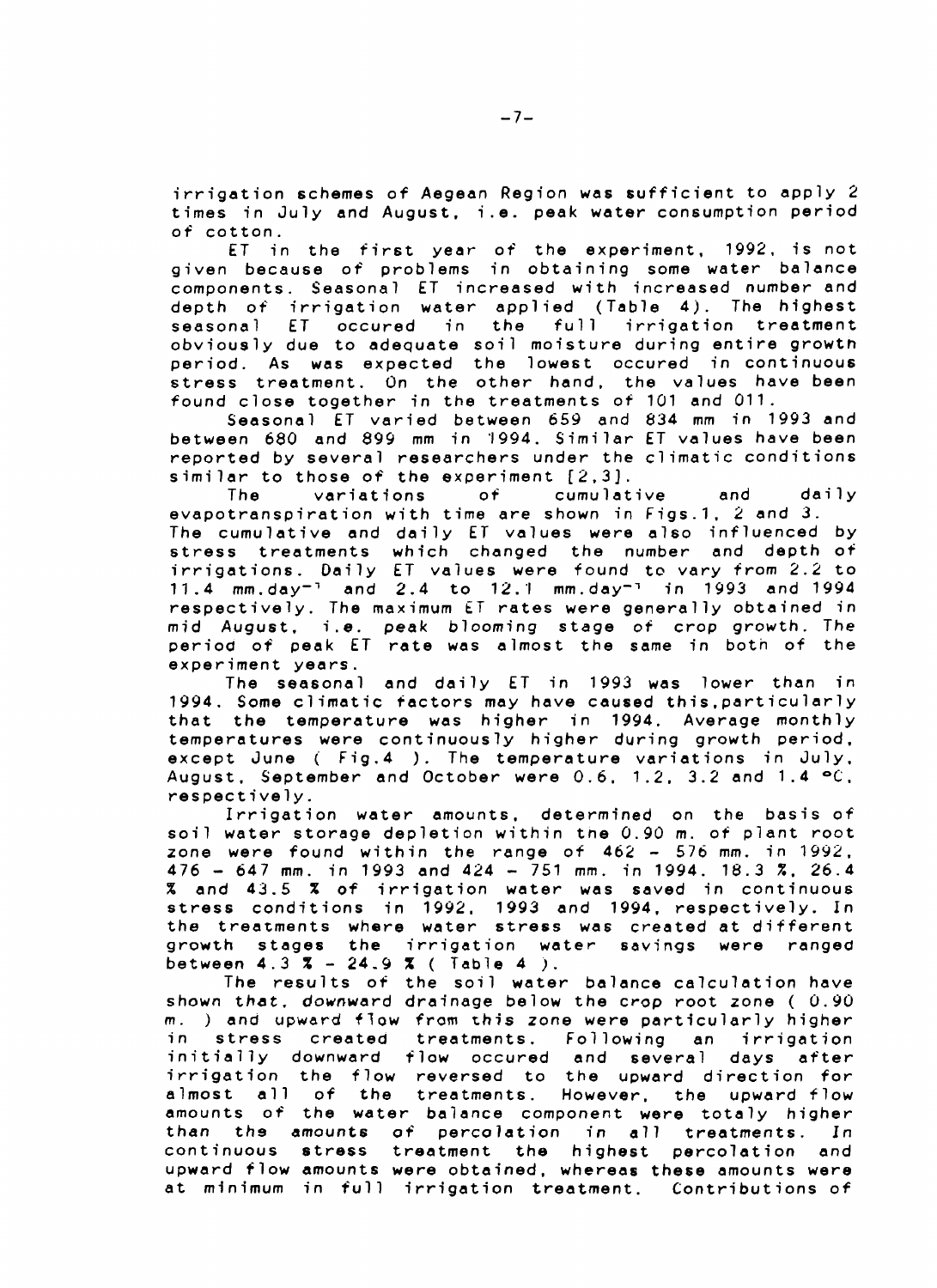upward flow to the seasonal ET were 11.2 % in 1993 and 15.0 X in 1994 for 000 treatment and 4.5 % in 1993 and 3.0 % in 1994 for 111 treatment. Similar ratios reported by Van Bavel et. al researchers attributed some part of this contribution to direct root absorption from deeper zone rather than capillary rise. of upward flow have been [4J for sorghum. The

# **3.2. SEED COTTON YIELD**

Results concerning seed cotton yields are shown in Table 5.

|  |                      |  | TABLE 5. SEED COTTON YIELDS UNDER DIFFERENT IRRIGATION AND |  |
|--|----------------------|--|------------------------------------------------------------|--|
|  | NITROGEN TREATMENTS. |  |                                                            |  |

| Year Treat.     |     |           |            | Seed Cotton Yield ( kg.ha <sup>-1</sup> ) |         | Relative<br>$y$ ield $(\bar{x})$ |  |
|-----------------|-----|-----------|------------|-------------------------------------------|---------|----------------------------------|--|
|                 |     | <b>NO</b> | <b>N60</b> | N120                                      | Average |                                  |  |
|                 | 111 | 2379      | 3055       | 3228                                      | 2888    | 100.0                            |  |
|                 | 110 | 2326      | 2905       | 3219                                      | 2817    | 97.5                             |  |
| 1992            | 101 | 2310      | 2545       | 2884                                      | 2580    | 89.3                             |  |
|                 | 011 | 1906      | 2464       | 2705                                      | 2359    | 81.7                             |  |
|                 | 000 | 1759      | 2331       | 2410                                      | 2166    | 75.0                             |  |
|                 | Tr. | 1674      | 2420       | 2241                                      | 2112    | 73.1                             |  |
| $S \times 0.05$ |     |           |            |                                           | 93.6    |                                  |  |
|                 | 111 | 2985      | 3553       | 3647                                      | 3312    | 100.0                            |  |
|                 | 110 | 2680      | 3021       | 3452                                      | 3051    | 92.1                             |  |
| 1993            | 101 | 2677      | 3096       | 3263                                      | 3012    | 90.9                             |  |
|                 | 011 | 2598      | 3439       | 3366                                      | 3134    | 94.6                             |  |
|                 | 000 | 1951      | 2401       | 2503                                      | 2285    | 69.0                             |  |
|                 | Tr. | 2305      | 2824       | 2898                                      | 2676    | 80.8                             |  |
| $S \times 0.05$ |     |           |            |                                           | 177.2   |                                  |  |
|                 | 111 | 3067      | 3442       | 3851                                      | 3453    | 100.0                            |  |
|                 | 110 | 2803      | 3135       | 3765                                      | 3234    | 93.7                             |  |
| 1994            | 101 | 2462      | 3141       | 3313                                      | 2972    | 86.1                             |  |
|                 | 011 | 2629      | 2830       | 3111                                      | 2856    | 82.7                             |  |
|                 | 000 | 2455      | 2636       | 2765                                      | 2618    | 75.8                             |  |
|                 | Tr. | 2742      | 3419       | 3468                                      | 3210    | 92.9                             |  |
| $S \times 0.05$ |     |           |            |                                           | 157.6   |                                  |  |

Statistically nonsignificant interactions were determined between irrigation and nitrogen treatments for

 $\mathcal{L}$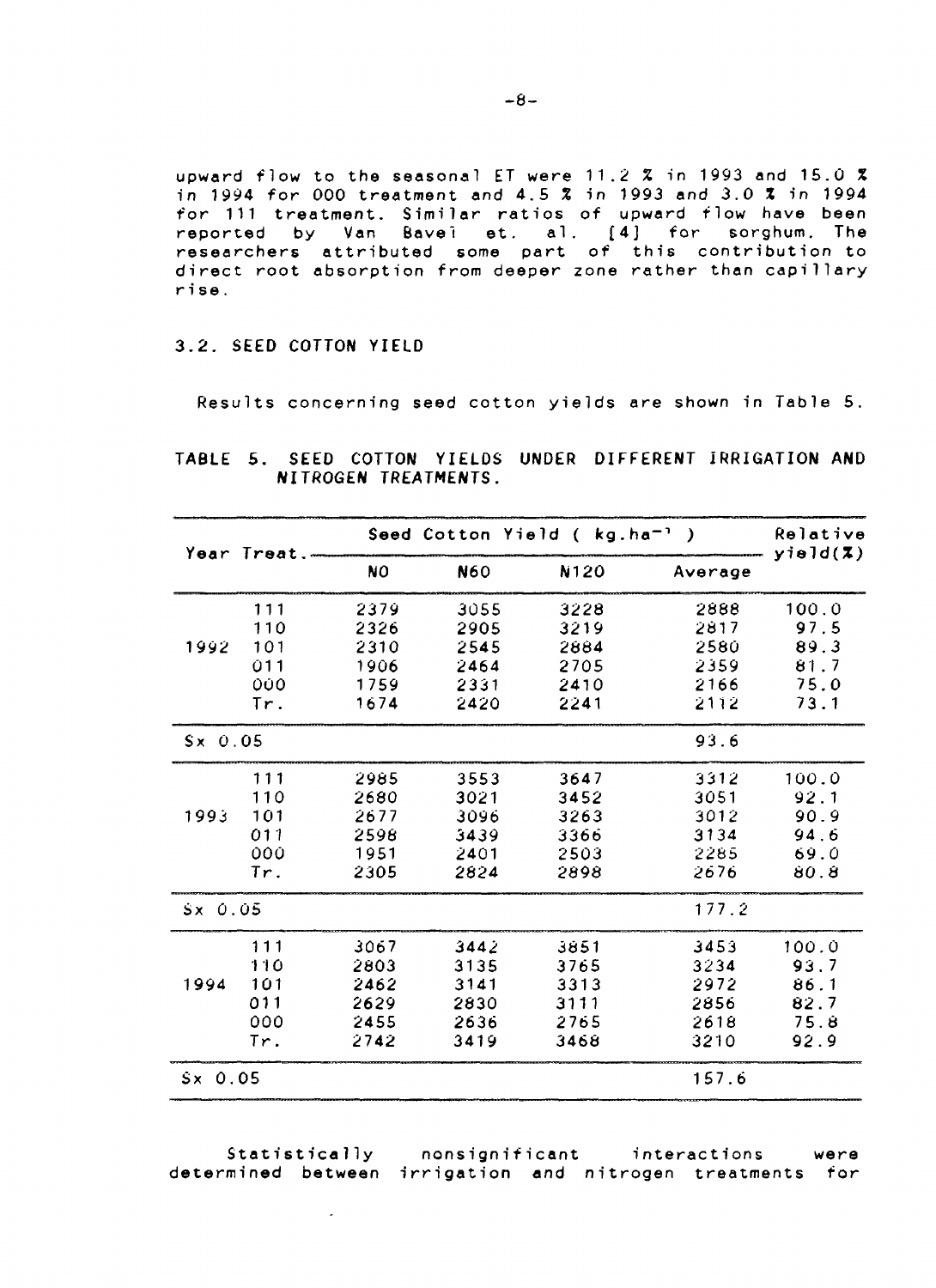**seed cotton yield. On the average, the hignest seed cotton yield was obtained in full irrigation treatment and the lowest in cotinuous stress treatment. In comparison with the 111 treatment, the yield decrease ratios in 000 were varied between 24.2 and 31.0 %. The seed cotton yields in the treatments of 111 and 110 were recorded to be close to each other, with low ( 2.5 - 7.9 % ) yield decrease ratios.**

**The yield decreases in 011 were higher than 110 and 101 treatments in 1992 and 1994. However, yield differences were not found significant between these treatments in 1993 (Fig 5 ) .**

**The seed cotton yields were consistently higher in high nitrogen application for all irrigation treatments.**

**These results reveal that, the cotton is more sensitive to water stress at vegetative stage and flowering stage follows it. On the other hand, nonsignificant differences have been found between full irrigation and the treatment which stress created at boll formation stage.**

**In design and management of irrigation systems for deficit irrigation, the irrigation planners must rely upon water production functions that relate water consumption to crop yields. Based on average seed cotton yield and ET, linear functions have been derived (Fig.6) and described for 1993 and 1994. respectively by the equations;**

 $Y = -852.64 + 5.14$  **ET** :  $R^2 = 0.71$ <sup>\*</sup>  $Y = -354.61 + 3.44$  **ET** :  $R^2 = 0.92$ <sup>\*\*</sup>

**where**

**Y is the seed cotton yield (kg.ha""<sup>1</sup>;, ET is the seasonal evapotranspirat ion (mm).**

**Bilgel and Kanber [5] , Bastug and Tekinel [6] and Sammis [7] reported linear production functions for cotton. Linear functions are almost likely when ET deficits are distributed over several growth periods or when irrigation applications achieve programmed depletions of root zone water [8J.**

**The water production function results indicate the strong relationship between seed cotton yield and ET. When such relationship between yield and ET occurs. the sensitivity to water stress at different growth stages are close to each other.**

# **3.3. EFFECT OF N RATES**

**Significant responses were observed between N rates and seed cotton yields and increasing trends were apparent.**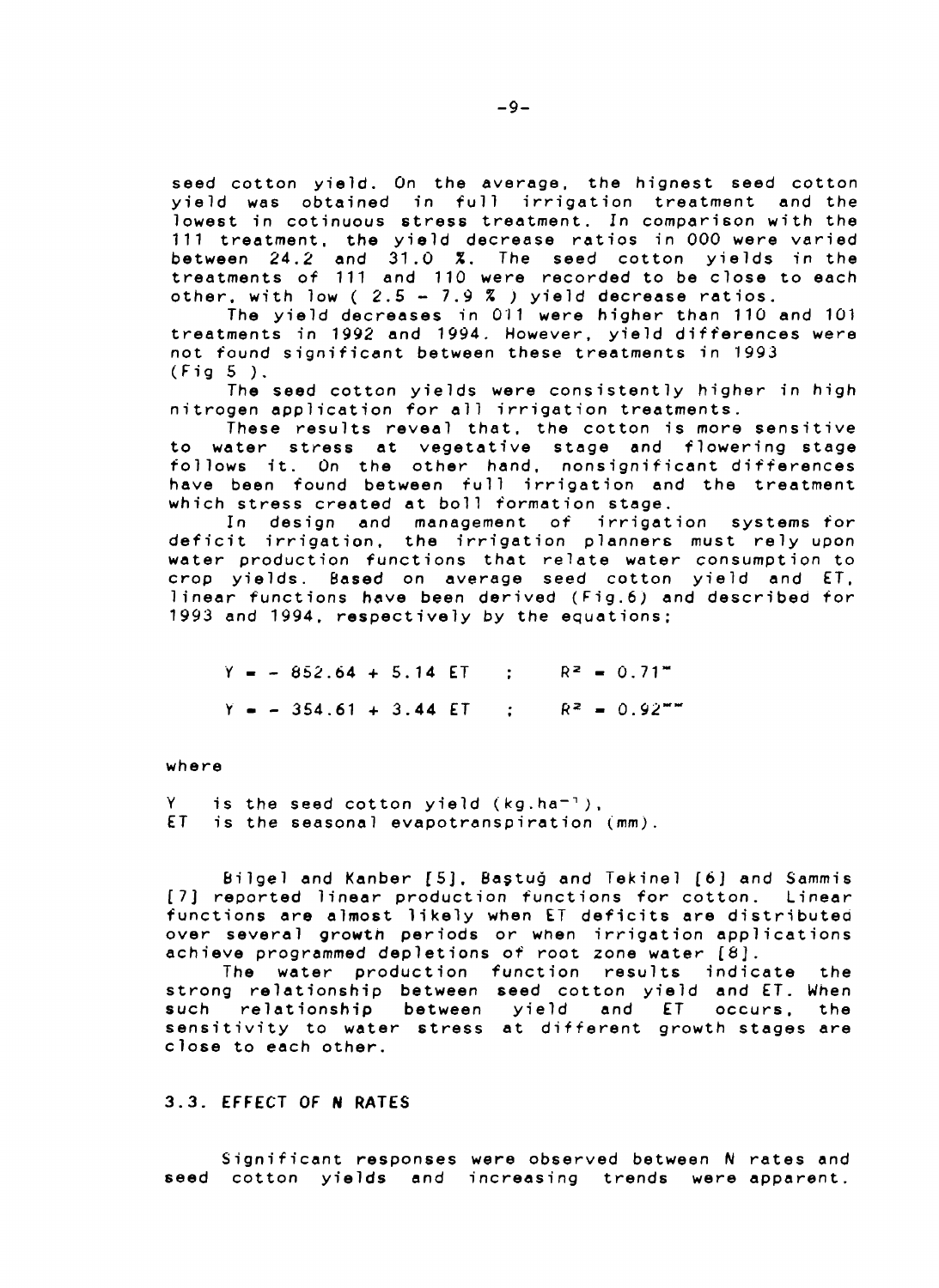Exciuding the first year of study, second and third year results showed similar tendencies statistically (Table 6) .

| N rates, $(kg.ha^{-1})$ -                                                                              |       | Seed cotton yield, $(kg.ha^{-1})$                                      |                                                                             |
|--------------------------------------------------------------------------------------------------------|-------|------------------------------------------------------------------------|-----------------------------------------------------------------------------|
|                                                                                                        | 1992  | 1993                                                                   | 1994                                                                        |
| interesting a control of the company company and control in the property of the control of the control | 2059  | <b><i><u>Programmation Controls Committee Internet</u></i></b><br>2533 | 2692                                                                        |
| 60                                                                                                     | 2619  | 3014                                                                   | 3100                                                                        |
| 120                                                                                                    | 2781  | 3188                                                                   | 3378                                                                        |
| $S \times 0.05$                                                                                        | 56.59 | 54.13                                                                  | <b>The comment of the Control of the commentary of the control</b><br>68.22 |

**TABLE 6. SEED COTTON YIELDS, N RATES AND YEARS.**

With respect to years, yields ranged from 2059 - 2781,  $2570 - 3188$  and  $2692 - 3378$  kg.ha<sup>-1</sup>, respectively. Results also revealed that second and third year yields were higher than the first year which may be attributed to the increased availability of soil N in the fertilizer added plots [9] of 1993 and 1994 study years. However, in the preceeding year of 1992, the experimental field was empty and inferti1ized. Therefore, N uptake by the first year crop might have been low.

An overall evaluation of 3 year results put forth that N rates had quadratic effects on yield particularly in 000, 011 and Tr. irrigations which are notified as "' low yielding treatments ~. Significant quadratic relations pointed out 100  $kg.ha^{-1}$  of N as the optimum fertilization dose for such irrigation managements similar to above cases.

Current results were also evaluated with respect to yield increases achieved by per unit of added fertilizer and was identified as " yield - N index ". In every study year and generally almost in every irrigation treatment, the index decreased implying that there is a fall in crop production with the addition of high N doses (Table 7).

Table 7 shows the yearly and average indices where the declines were much more typical. The 011, 000 and Tr. - low yielding treatments - generally had the low index which confirms the N rate - yield relations in the present study. Similar results are reported by Lathwal et al. [10] in a paper on wheat.

In the study, total N yields (uptake), fertilizer N yields, soil H yields and nitrogen use efficiencies of cotton were also examined under full irrigation and continuous stress conditions but only at high N application dose i.e.  $120$  kg.ha<sup>-1</sup> N.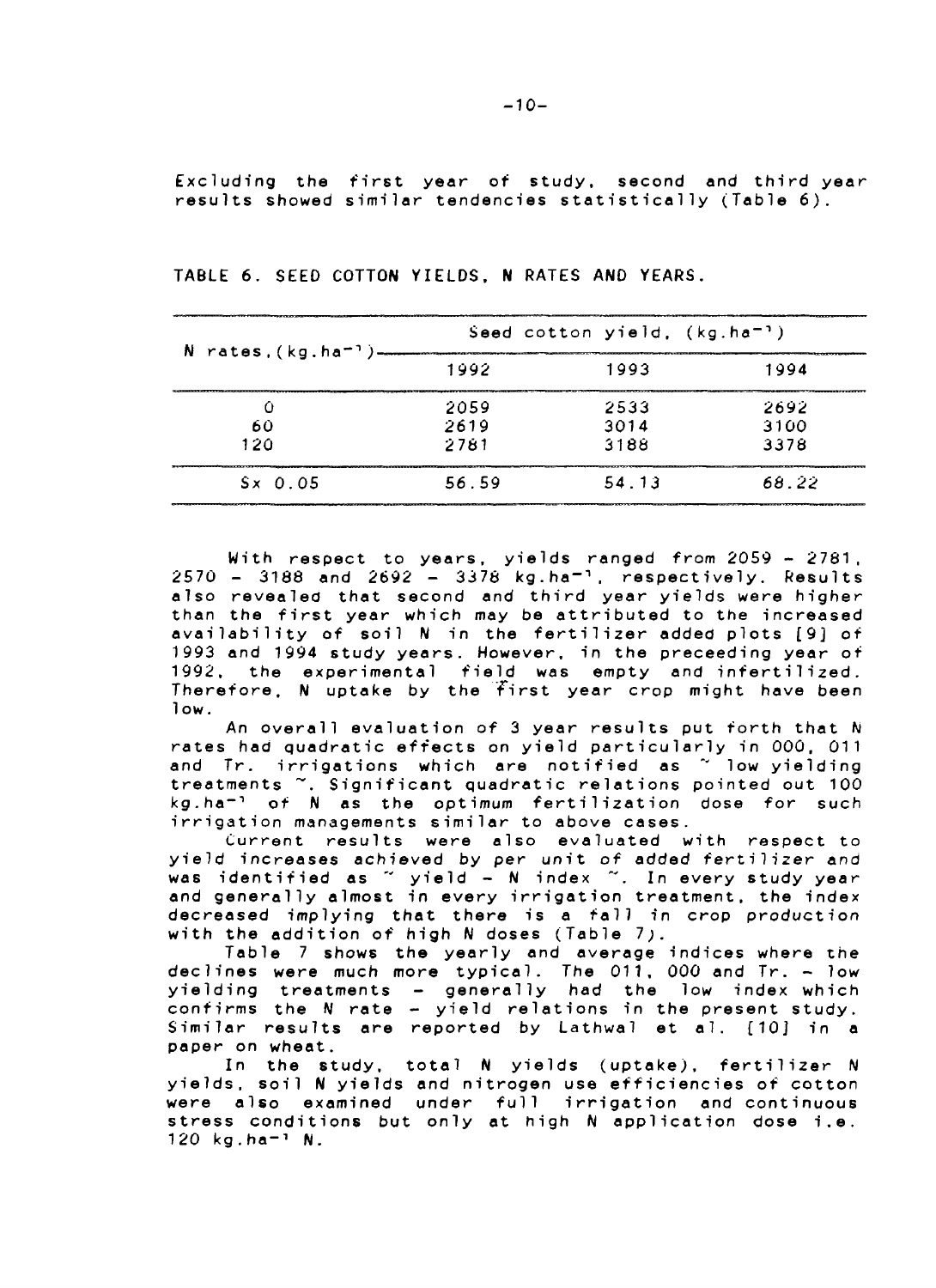|                  | $Y$ ield - N index |      |            |      |            |                |         |      |  |  |  |  |
|------------------|--------------------|------|------------|------|------------|----------------|---------|------|--|--|--|--|
| Irrig.<br>treat. |                    | 1992 |            | 1993 |            | 1994           | Average |      |  |  |  |  |
|                  | N60                | N120 | <b>N60</b> | N120 | <b>N60</b> | N120           | N60     | N120 |  |  |  |  |
| 111              | 11.3               | 7.1  | 9.5        | 5.5  | 6.3        | 6.5            | 9.0     | 6.4  |  |  |  |  |
| 110              | 9.7                | 7.4  | 5.6        | 5.2  | 5.5        | 8.0            | 6.9     | 6.8  |  |  |  |  |
| 101              | 3.9                | 4.8  | 69         | 4.8  | 11.3       | 7 <sub>1</sub> | 7.4     | 5.6  |  |  |  |  |
| $\bigcap$ 1      | 9.3                | 6.7  | 14.0       | 6.4  | 3.4        | 4.0            | 8.9     | 57   |  |  |  |  |
| 000              | 9.5                | 5.4  | 7.5        | 4.6  | 3.0        | 2.6            | 6.7     | 4.2  |  |  |  |  |
| Tr.              | 12.4               | 47   | 8.9        | 4.9  | 11.2       | 6.0            | 10.8    | 5.2  |  |  |  |  |

**TA6LE 7. YIELD - N INDEX AND IRRIGATION TREATMENTS.**

**Before proceeding any further, if average total N concentration ( % ) of plant tissues and total dry matter productions (kg.ha"<sup>1</sup> ) are examined in relation to irrigation, apparent slight decreases in N concentrations and increases in dry matter are seen which resulted in higher total N yields (uptakes) at full irrigation conditions (Table 8) . The average of three years data shows that 166 and 225 kg of N were taken up by per hectar of cotton with respect to 000 and 111 irrigation conditions, respectively. Similar effects of irrigation have also been reported by Doss and Scarsbrook [11] for cotton.**

## **TABLE 8. NITROGEN CONCENTRATIONS ( % ) IN PLANT TISSUE AND TOTAL DRY MATTER PRODUCTION ( kg.ha-<sup>1</sup> ).**

|                                                 | 1992 |                             | 1993 |                             | 1994 |  |
|-------------------------------------------------|------|-----------------------------|------|-----------------------------|------|--|
|                                                 | 000  | 111                         | 000. | 111                         | 000  |  |
| Average total $N = 1.87$<br>concentration(%)    |      | 1.80                        |      | $1.83$ $1.60$ $1.81$ $1.75$ |      |  |
| Total dry matter 8824<br>$product.(kg.ha^{-1})$ |      | 11377 9235 13572 9060 14514 |      |                             |      |  |

Fertilizer N yield and soil N yield results revealed **that recoveries were always greater in full irrigation** conditions. It is also put forth that N derived from soil was **alway s highe r than N from fertilizers . The situatio n is very**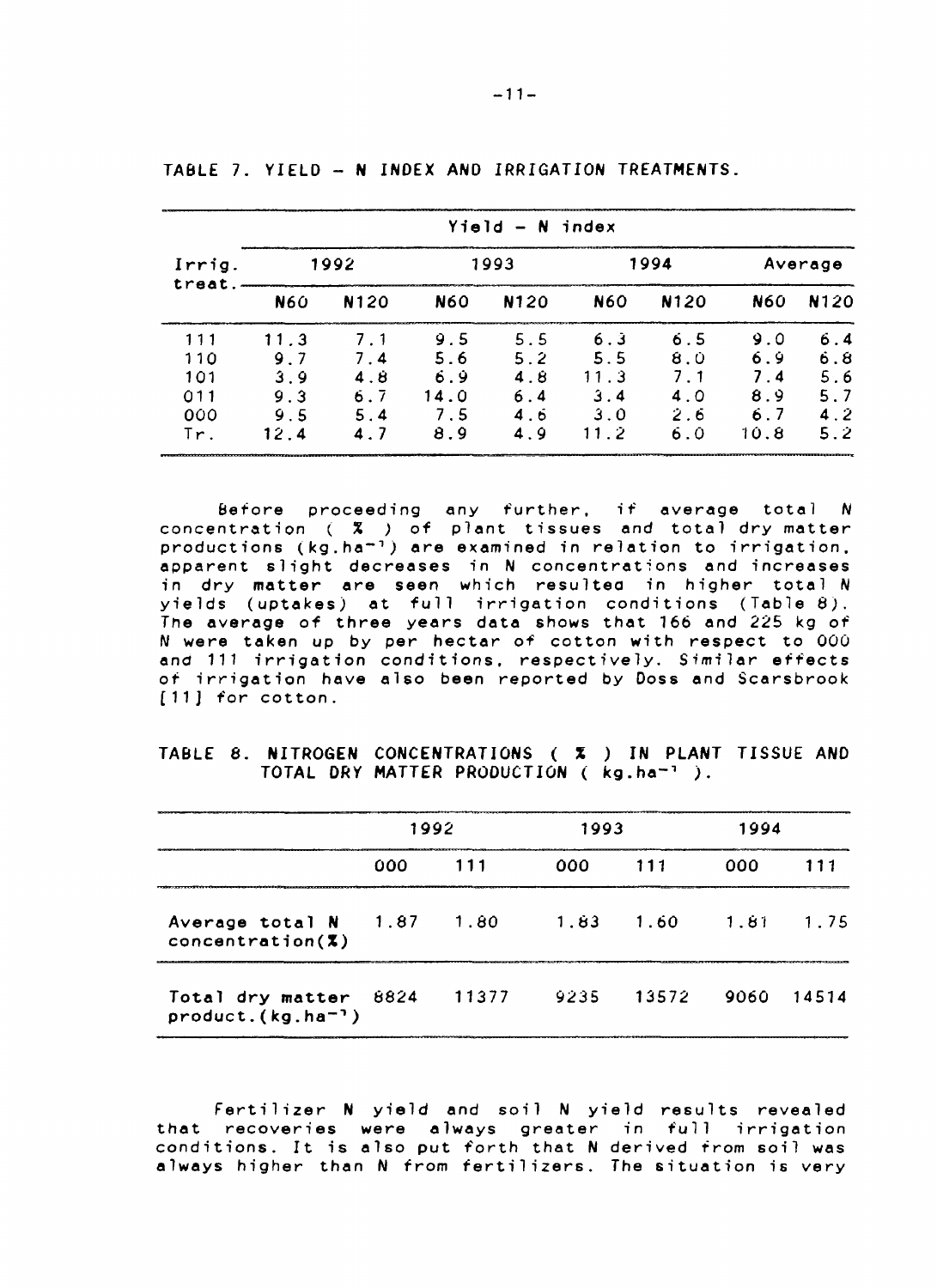**distinc t at the final yea r wher e 23 kg.ha" <sup>1</sup> N was taken up from the fertilizer and 141 kg.ha""<sup>1</sup> N from the soil in 00 0 irrigation treatment and 4 0 and 214 kg.ha" <sup>1</sup> N in 111 treatment respectivell y (Table 9) . The apparent increase in the uptak e of soil N wit h and without stress condition s could** be attributed to the stimulation of microbial activity by the **addition of N fertilizers , mineralizatio n of organic matter ,**  $i$ ncreased availability by the water  $[12, 9]$ .

|  |  | TABLE 9. TOTAL N YIELD, FERTILIZER N YIELD, SOIL N YIELD AND |  |  |  |  |
|--|--|--------------------------------------------------------------|--|--|--|--|
|  |  | N USE EFFICIENCY OF COTTON.                                  |  |  |  |  |

|                                            |         | Irrigation | treatments |
|--------------------------------------------|---------|------------|------------|
|                                            |         | 000        | 111        |
|                                            | 1992    | 165        | 203        |
|                                            | 1993    | 169        | 217        |
| Total N yield( $kg.ha^{-1}$ )              | 1994    | 164        | 254        |
|                                            | Average | 166        | 225        |
|                                            | 1992    | -20        | 25         |
|                                            | 1993    | 25         | 38         |
| Fertilizer $N$ yield(kg.ha <sup>-1</sup> ) | 1994    | 23         | 40         |
|                                            | Average | 23         | 34         |
|                                            | 1992    | 145        | 178        |
|                                            | 1993    | 144        | 179        |
| Soil N yield(kg.ha <sup>-1</sup> )         | 1994    | 141        | 214        |
|                                            | Average | 143        | 190        |
|                                            | 1992    | 17         | 21         |
|                                            | 1993    | 21         | 32         |
| Nitrogen use efficiency $(X)$              | 1994    | 19         | 33         |
|                                            | Average | 19         | 29         |

**As for the N use efficiencies, average results pointed out that 19 % of nitrogen in stress conditions and 29 % in full irrigation were found efficient. Results were relatively low compared to previous findings [9J for wheat and corn [12], higher than reported by Atta and Van Cleemput [13] for sesame and sunflower and confirmed by Hearn and Constable [14] for cotton imposed to stress conditions. The conflicting data could be mainly due to crop variety, rooting system and other cultural managements.**

**The distribution of N uptake in different plant parts e.i. leaves, stems, burs, seed and lint revealed that 45 % of the total uptake in 000 conditions and 39 % in 111 conditions are recovered by the seeds. The second highest recovery was achieved in the leaves. A parallel trend was also observed in**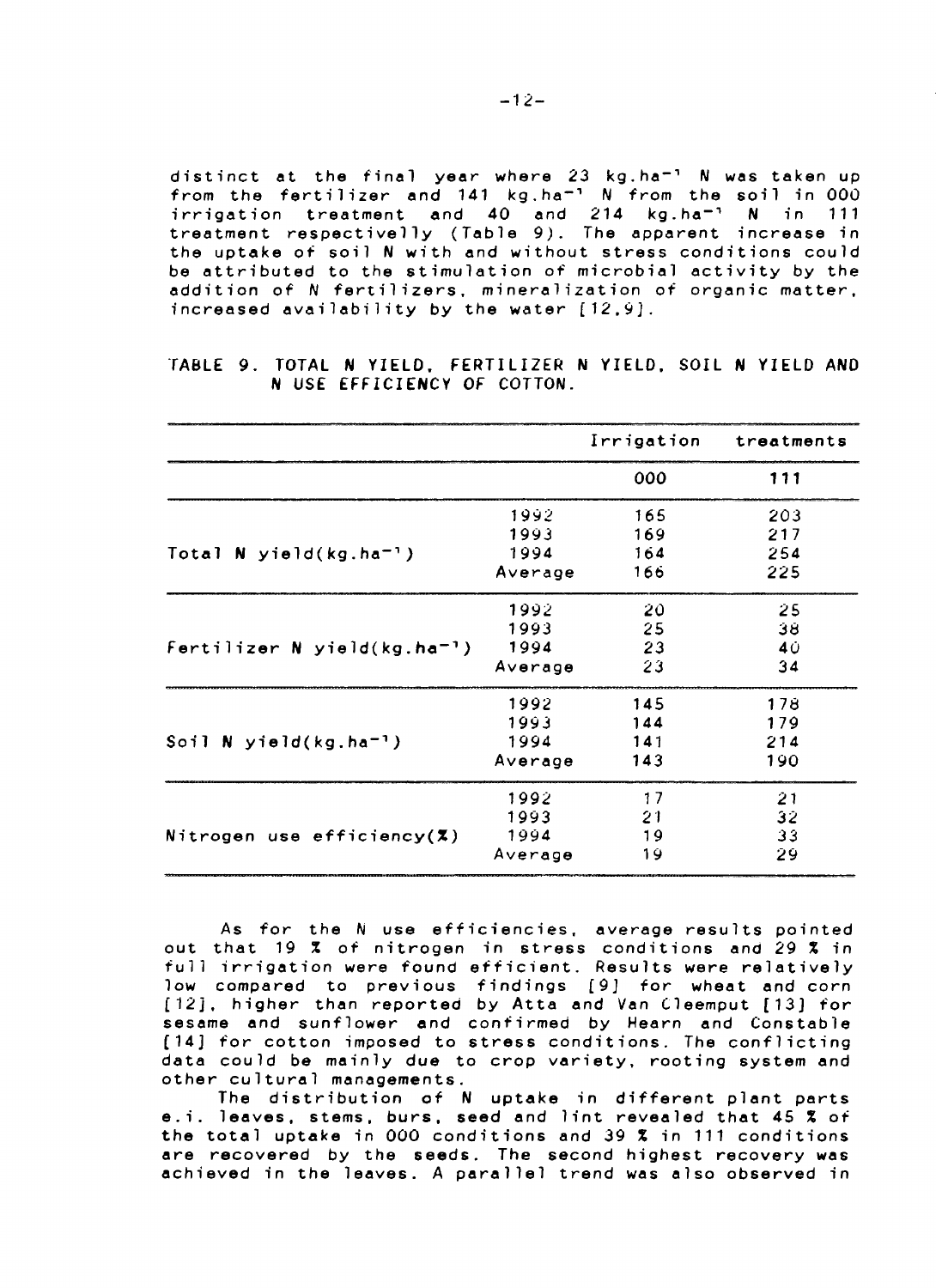**the partitioning of labelled N in various plant parts. The current results are in agreement with other investigations [13J.**

# **3.4. WATER USE EFFICIENCY AND YIELD RESPONSE FACTOR**

**Water use efficiencies were calculated based on irrigation water (WUE.) and on seasonal evapotranspiration of crop (WUEo) (Table 10). Crop water use efficiency indicates** the yield produced per unit amount of water consumption. WUE<sub>a</sub> **values were the lowest in continuous stress conditions. The values have been found close to each other under the treatments which stress imposed at different growth stages. Consequently, no clear distinction can be made between these stress treatments. In 1994, however value was the lowest in 011 treatment.**

| Year | Treat. | WUE.<br>$kg.(ha.mm)^{-1}$ | WUE <sub>n</sub><br>$kg.(ha.mm)^{-1}$ | k v  |
|------|--------|---------------------------|---------------------------------------|------|
|      | 111    | 5.64                      | 4.37                                  |      |
|      | 110    | 5.87                      | 4.52                                  | 0.63 |
| 1993 | 101    | 6.00                      | 4.65                                  | 0.66 |
|      | 011    | 5.86                      | 4.59                                  | 0.64 |
|      | 000    | 5.26                      | 3.80                                  | 1.49 |
|      | Tr.    | 5.24                      | 4.13                                  | 1.30 |
|      | 111    | 5.13                      | 4.28                                  |      |
|      | 110    | 5.36                      | 4.55                                  | 0.28 |
| 1994 | 101    | 5.87                      | 4.61                                  | 0.69 |
|      | 011    | 4.86                      | 4.16                                  | 1.11 |
|      | 000    | 6.52                      | 4.07                                  | 1.15 |
|      | Tr.    | 5.54                      | 4.11                                  | 1.63 |

**TABLE 10. IRRIGATION TREATMENT EFFECTS ON WUEO AND YIELD RESPONSE (ky) FACTOR.**

**The lowest yield response factor (ky; was obtained from the treatment 110, as 0.63 in 1993 and 0.28 in 1994 (Table 10). The yield responses to water deficit in whole growth period were 1.49 and 1.15 in 1993 and 1994, respectively. Althought scattering ky values were obtained in stress created treatments, the highest yield response factor was found for 011 in 1994 as 1.11 ( Fig 7 ). The ky values of 0.50 for flowering and 0.85 for total growing period have**

 $\bullet$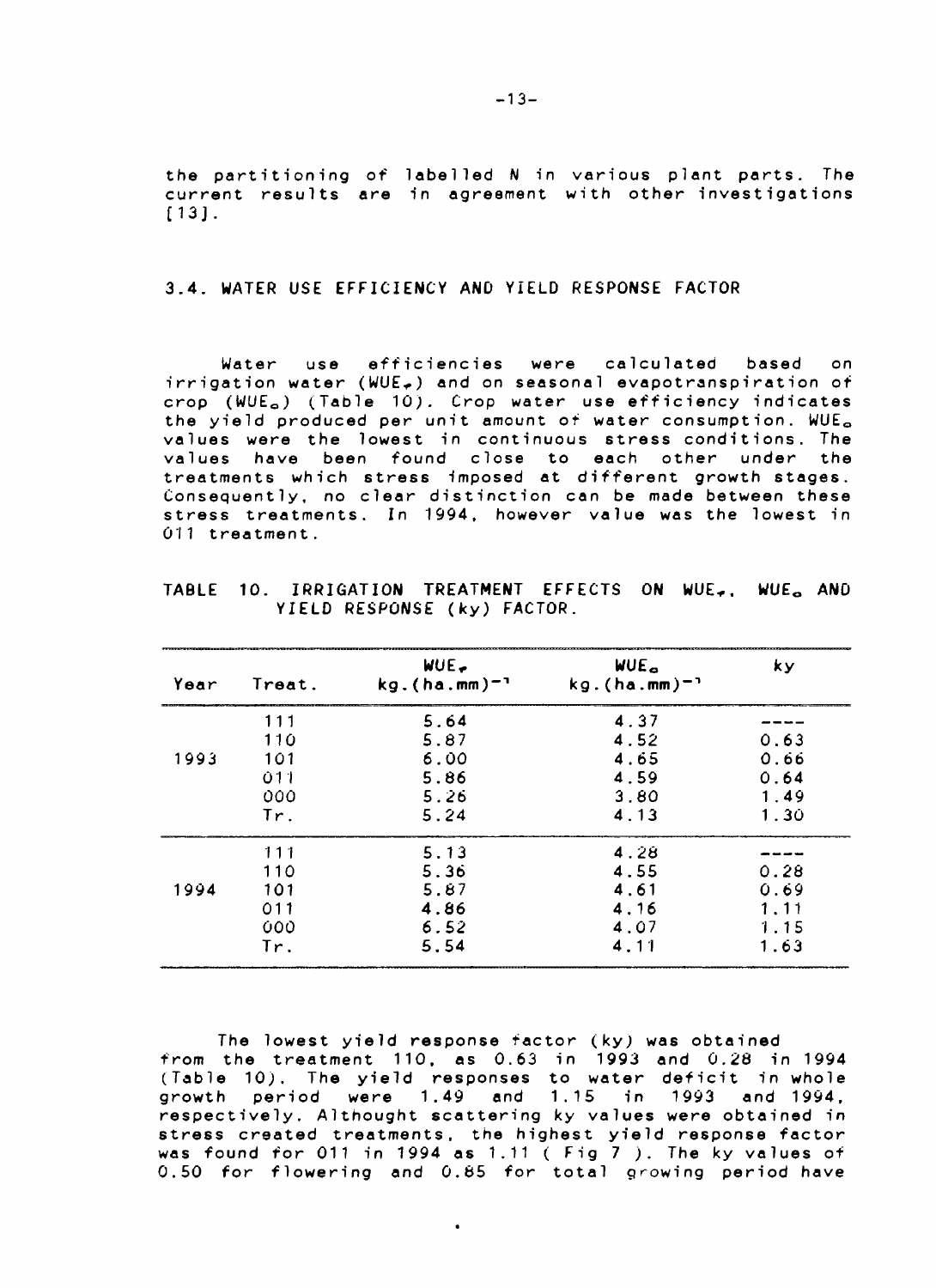**been reported by Doorenbos and Kassam [1J. They also explained the differences in ky values with variations in climate, level of ET and soil.**

**Differences can be attributed to the variations in above factors and also varying response to water stress of new cotton variety, N 84 used in the experiment.**

## **4.CONCLUSION**

**I he results of the experiment have indicated that, the sensitivity of cotton plant to water stress at different growth stages are close to each other. This situation might be attributed to the high water holding capacity [15] of experimental soils and to the water moved in from soil outside the depleted root zone to alleviate stress [16]. On the other hand, Ayars et a!.,[17] and Taylor and Klepper [18] emphasize the adaptive mechanisms of cotton plant by adjusting root and shoot growth which can alleviate water stress impact. Neverthless, the seed cotton yields, ky values of 1994 and yield - N indices have revealed that the vegetative stage was more sensitive to stress conditions. On the other hand, stress at boll formation stage had slightly affected the above parameters. Therefore. under limited water resource conditions which exist in most of the irrigation projects of Turkey, the vegetative growth period of cotton should be given priority for irrigation, followed by flowering period. Under such conditions, best option as irrigating cotton during only in vegetative and flowering stages would result 2.5 to 7.9 % yield reduction but 4.3 to 9.1 % water savings.**

**Seed cotton yield results showed that high N rates are accompained by high yields. Fertilizer N yields (uptake; and** soil N yields revealed that recoveries were always higher in **full irrigation conditions at high nitrogen rates. Apparent increases in soil N uptake with and without stress conditions were determined. The highest recovery was achieved by the seed in both full and continuous stress condition followed by the 1 eaves.**

**Nitrogen use efficiencies were always higher in full irrigation treatments. It is concluded that irrigation has an important effect on the efficiency of fertilizers and that even high N doses can not improve the efficiency in stress condi tions.**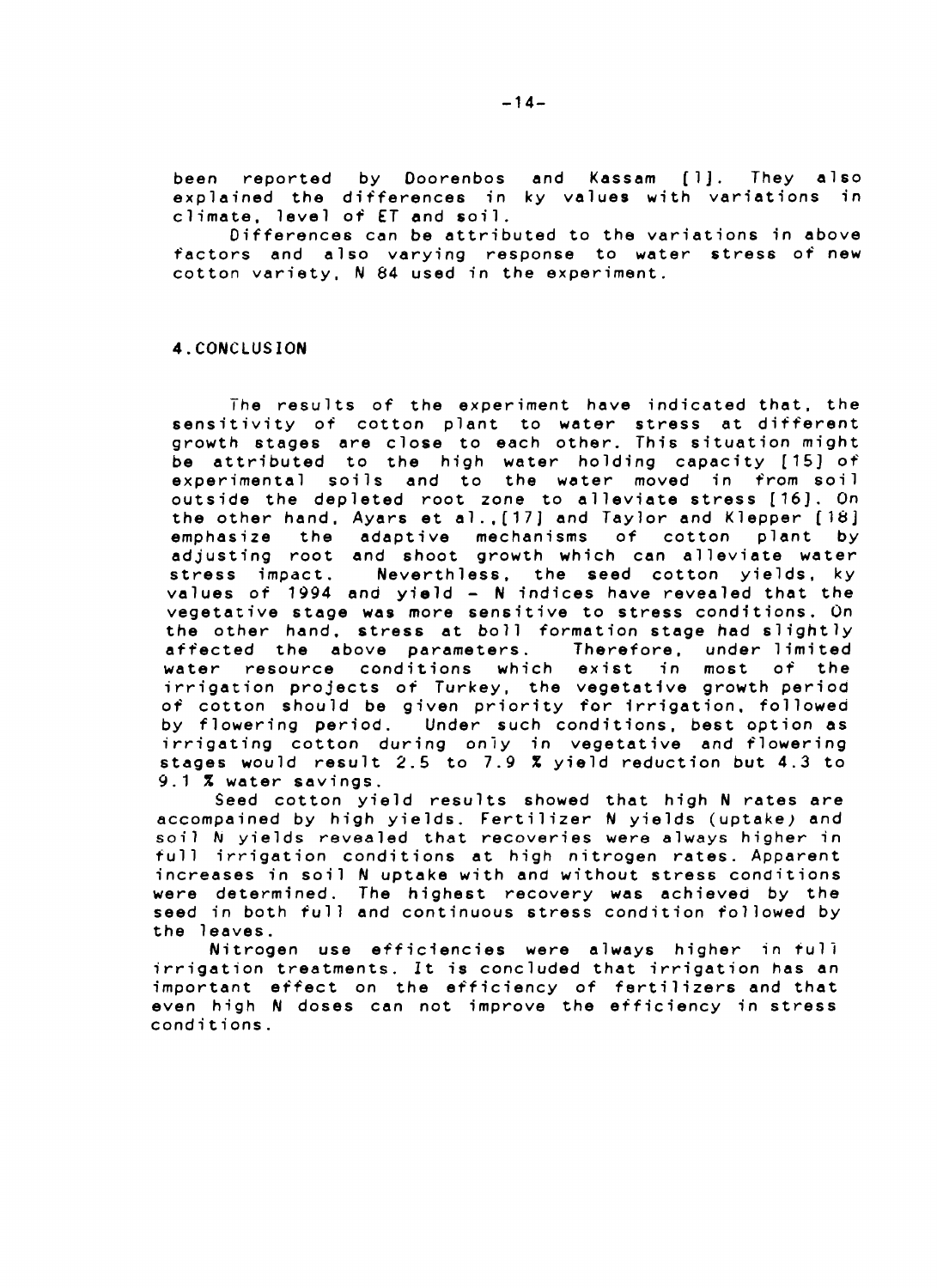## **REFERENCES**

- **[1J DOORENBOS, J.. KASSAM. A.H., Yield Response to Water. FAO Irrigation and Drainage Papers No:33. FAO, Rome (1979).**
- **[2] KAMBER. R. et al . , Yields and Comperative Performance of Different Crop Production Functions of Cotton as Influenced by Deficit Irrigation, Dogs, Sci. Bull. 14, Ankara. Turkey (1990).**
- **[3] GRIMES, D.W. et al.. Functions for Cotton (Gossypium hirsutum L.) Production from Irrigation and Nitrogen Fertilization Variables: I. Yield and Evapotranspiration. Agronomy Journal, 61 (1969).**
- **[4] VAN BAVEL. C.H.M. et al.. Hydraulic Properties of a clay Loam Soil and the Field Measurement of Water Uptake by Roots: II. The Water Balance of the Root Zone. Soil Sci. Soc. Amer. Proc. 32 (1966).**
- **[5J 6ILBEL, L., KAMBER, R.. Tne Comparison of the Irrigation Season Lengths on Cotton under Harran Plain Conditions in Urfa. Univ. of Cukurova, Journal Sci. Eng. 2. Adana, Turkey (1987).**
- **[6] BASTUG. R.. TEKINEL.O., Water Production Functions of Cotton under Limited Irrigation Water Conditions, Doga, Sci. Bull. 13. Ankara, Turkey (1989).**
- **(7j SAMMIS. T.W.. Yield of Alfalfa and Cotton as Influenced by Irrigation, Agronomy Journal, 73 (1981).**
- **[8] STEGMAN,E.C. . et al.. Irrigation Water Management - Adequate or Limited Water. Irrigation - Challenges of the 80's. Proc. Second Nat. Irr. Symp. ASAE (1961).**
- **[9] RAO.A.C.S. et al . . Influence of Added Nitrogen Interactions in Estimating Recovery Efficiency of Labelled Nitrogen, Soil Sci. Soc. Amer. J.. 55 (1991).**
- **[10] LATHWAL.O.P. et al.. Effect of N and Irrigation Levels on N Use Efficiency in Wheat, Hayrana Agric. Univ. J. Res.. 22. India (1992).**
- **[11] DOSS,6.D.. SCARSBROOK.C.E.. Effect of Irrigation on Recovery of Applied Nitrogen by Cotton. Agronomy Journal. 61 (1969).**
- **[12] REDDY.G.B., REDDY.K.R.. Fate of Nitrogen 15 Enriched Ammonium Nitrate Applied to Corn, Soil Sci. Soc. Amer. J. . 57 (1993).**
- **[13] ATTA.S.K.H., VAN CLEEMPUT.O., Field Study of the Fate of Labelled Fertilizer Ammonium - N Applied to Sesame and Sunflower in a Sandy Soil. Plant and Soil, 107 (1988).**
- **[14] HEARN.A.B.. CONSTABLE.G.A.. Irrigation for Crops in a Subhumid Environment VII. Evaluation of Irrigation Strategies for Cotton. Irrig. Sci. 5 (1984).**
- **[15] MUSICK.J.T.. DUSEK.D.A.. Irrigated Corn Yield Response to Water. Trans. ASAE. 23 (1980).**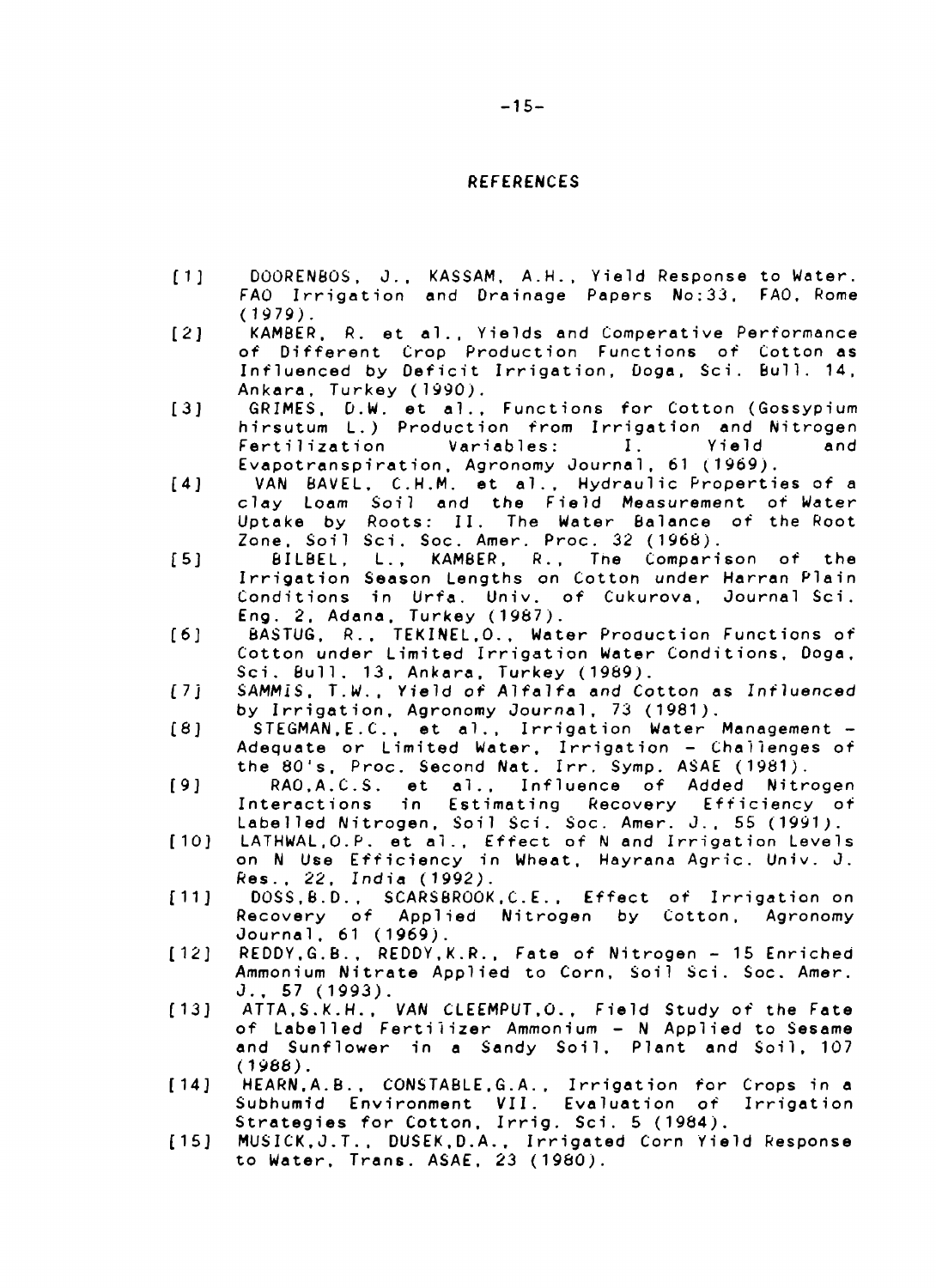- **[16] KOCK, de J. et ol.. The Relative Sensitivity to Plant Water Stress During the Reproductive Phase of Upland** Cotton (Gossypium hirsutum L.), Irrig. Sci. 11 (1990).
- **[ 17 J AYARS.J.E. et a!.. Cotton Response to Nonuniform end Varying Depths of Irrigation, Agric. Wat. Man., 19 (1991).**
- **[18] TAYLOR.H.M.. KLEPPER.B.. Water Relations of Cotton. I. Root Growth and Water Use as Related to Top Growth and Soil Water Content, Agronomy Journal, 66 (1974).**

 $\sim$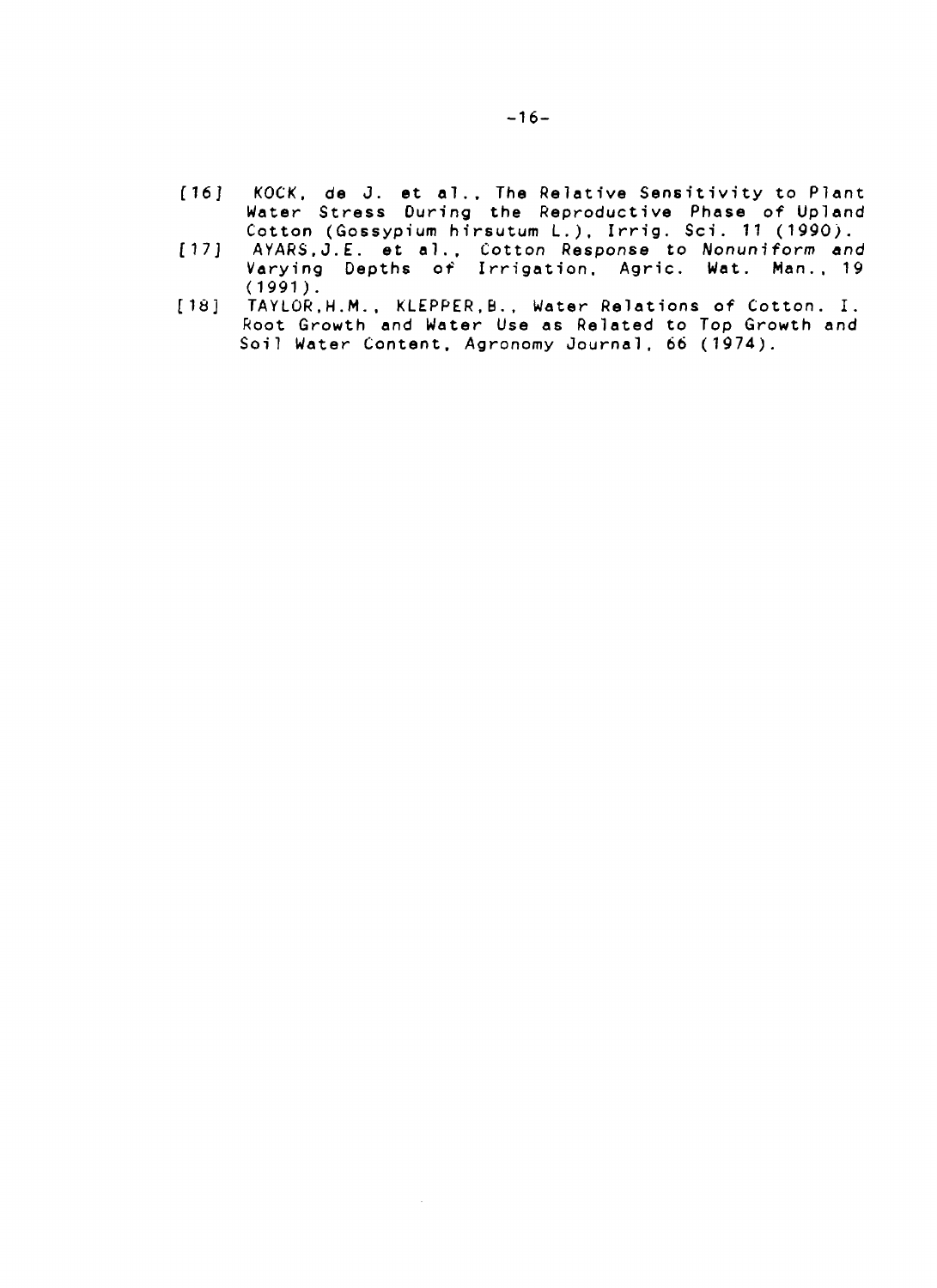

Fig.l. Cumulative ET in the different irrigation treatments (1993).



Fig. 2. Cumulative ET in the different irrigation treatments (1994).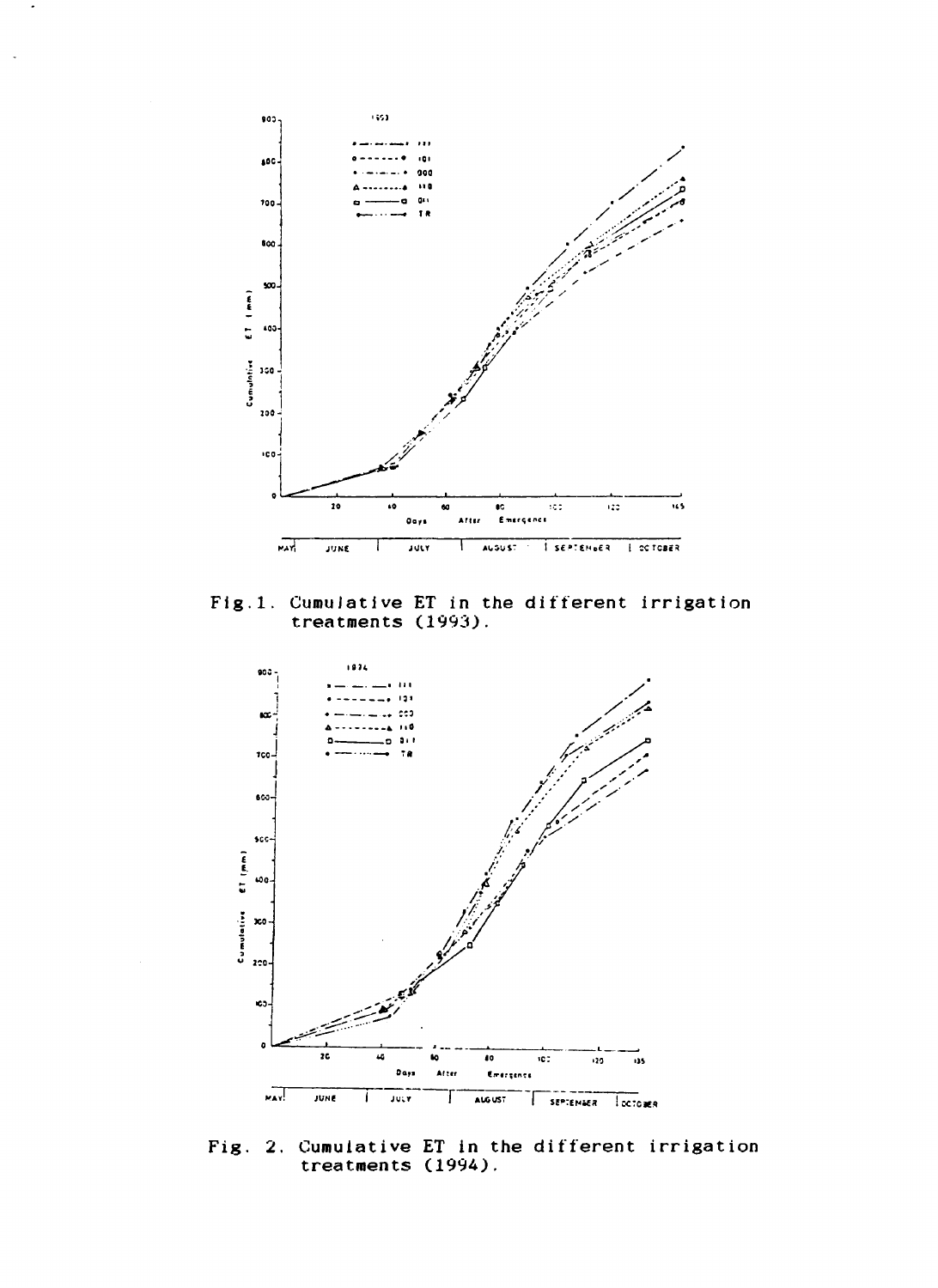

Fig. 3. Variation of daily El in the different irrigation treatments.

 $\overline{a}$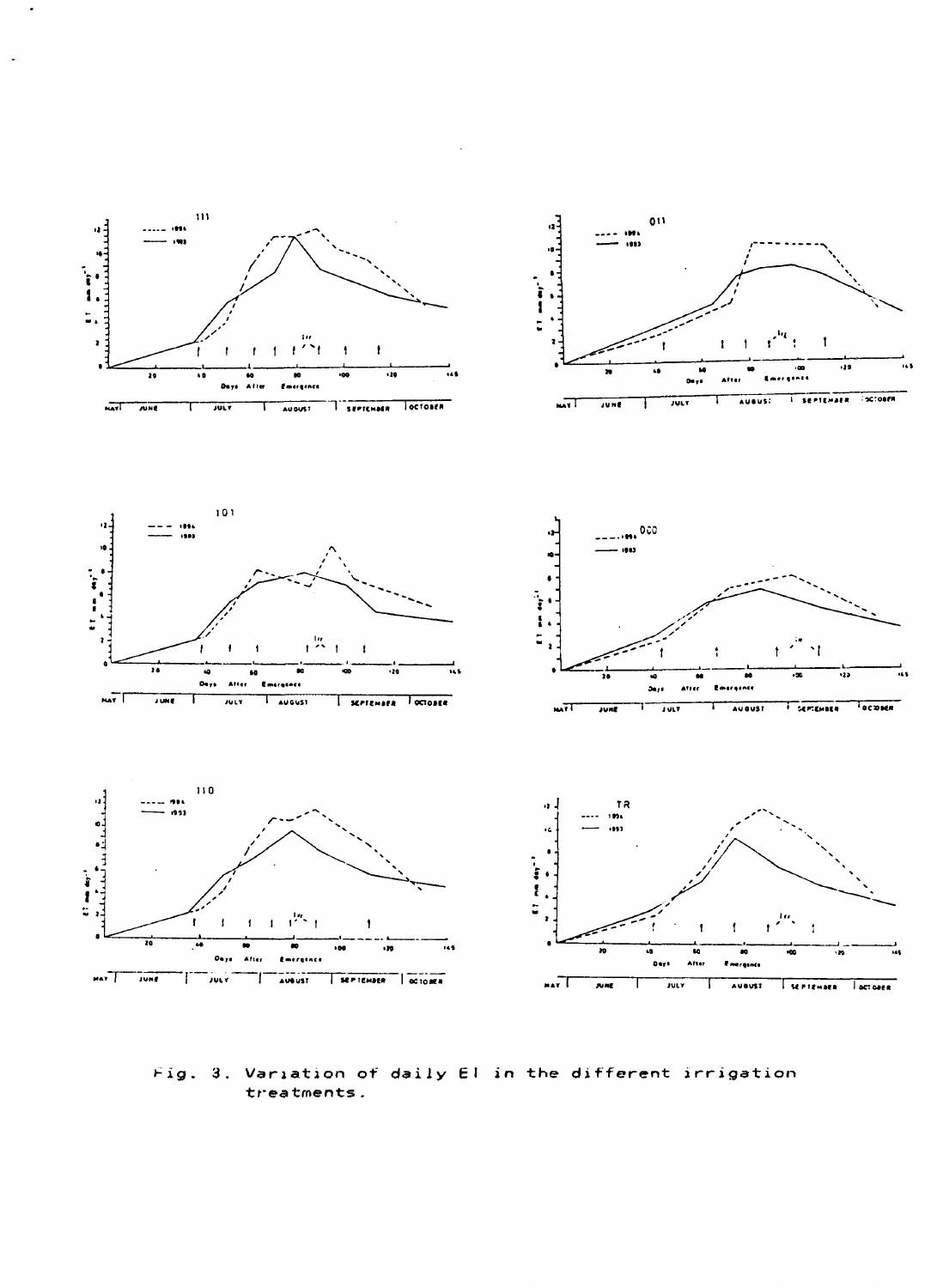

**Fig.A.Monthly temperatures (°O during growth periods**



**Fig.5.Seed cotton yields in the different irrigation treatments.**